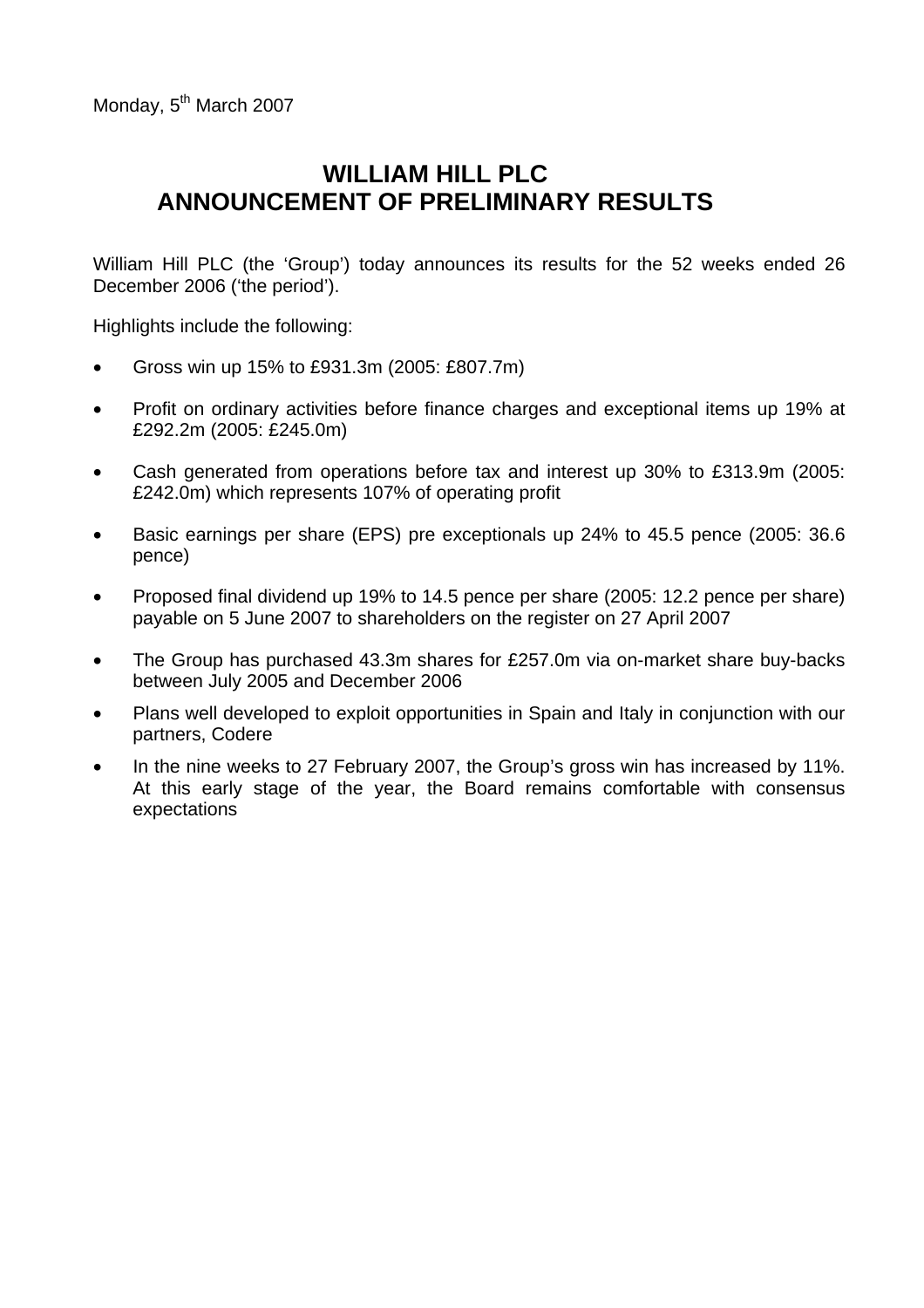Commenting on the results, Charles Scott, Chairman, said:

"The Group has seen strong profit growth in the period, with the Group realising the full-year benefits of the Stanley Retail acquisition and benefiting from good organic growth throughout the rest of the business. Profit before finance charges and exceptional items was 19% higher than last year and earnings per share excluding exceptional items increased by 24%.

We remain confident of the Group's future prospects and are committed to delivering value to shareholders. The Board has resolved to increase the final dividend by 19% to 14.5 pence per share."

David Harding, Chief Executive, added

 "I am delighted with the performance of the Group, particularly the Retail business, which has prospered this year following the successful integration of Stanley Retail and the completion of the roll-out of EPOS".

### **Enquiries:**

| David Harding, Chief Executive                               | Tel: 0208 918 3910 |
|--------------------------------------------------------------|--------------------|
| Simon Lane, Group Finance Director                           | Tel: 0208 918 3910 |
| James Bradley, Deborah Spencer, Brunswick Tel: 0207 404 5959 |                    |

*There will be a presentation to analysts at 9.00 am today at the Lincoln Centre, 18 Lincoln's Inn Field, London WC2. Alternatively, it is possible to listen to the presentation by dialling +44 (0) 1452 541 076. The presentation will be recorded and will be available for a period of one week by dialling +44 (0) 1452 550 000 and using the replay access number 1161115#.* 

*The slide presentation will be available on the Investor Relations section of the website: [www.williamhillplc.co.uk.](http://www.williamhillplc.co.uk/)*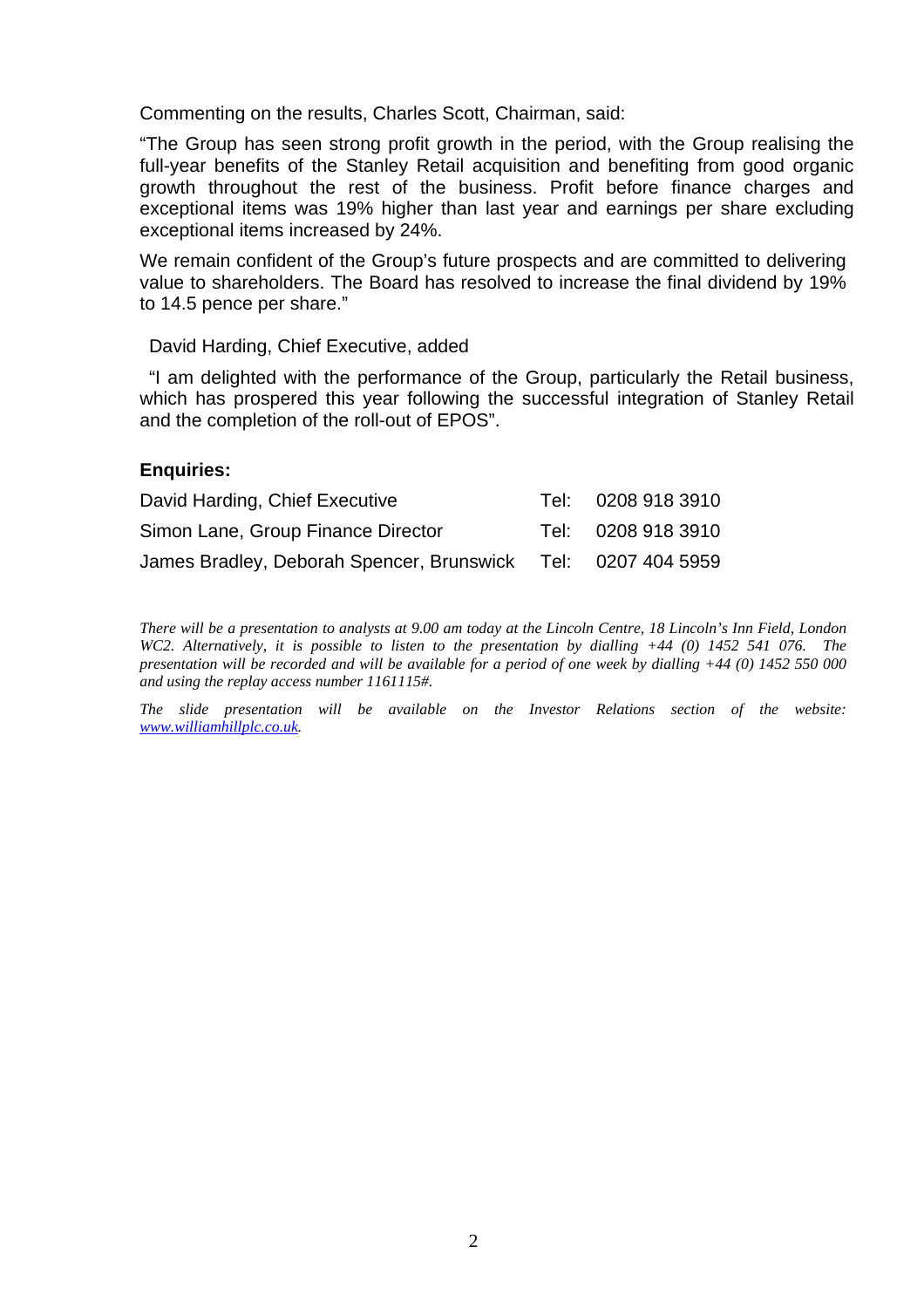# **CHIEF EXECUTIVE'S REVIEW**

2006 has seen the Group's strategy of generating organic growth, exploiting new platforms and executing value-enhancing acquisitions continue to deliver long-term value for shareholders. The Group produced a strong profit performance in the period, fully leveraging the benefits of the Stanley Retail acquisition, which was completed in June 2005. The year has also seen a strong performance from FOBTs and the impact of the World Cup, both of which have boosted year-on-year gross win growth while operating expenses continue to be kept under tight control. Consequently, profit on ordinary activities before net finance costs, taxation and exceptional items was up 19% to £292.2m (2005: £245.0m) and earnings per share were 45.5p, a rise of 24% (after adjusting for last year's exceptional items) compared to 2005.

In recognition of these excellent results, the Board is recommending a final dividend of 14.5 pence per share, taking the full year dividend to 21.75 pence, an increase of 19% on last year.

#### **Retail channel**

The Retail channel's gross win grew by 18% to £736.0m (6% excluding Stanley Retail) and pre-exceptional profit increased by 24% to £225.9m (9% excluding Stanley Retail).

Within the original William Hill estate (excluding Stanley Retail), total gross win increased by 6% year-onyear. In this part of the estate, gross win from over the counter (OTC) was flat while FOBT/AWP gross win was up 18%.

LBOs in the Stanley Retail estate performed better year-on-year than those in the original William Hill estate with gross win growing by 7% for the full year and second half gross win growth of 10% achieved. For the year as a whole, FOBT gross win grew by 18% and OTC gross win increased by 4%.

The average number of FOBTs in the original William Hill estate increased to 6,034 (FY 2005: 5,892) in the period and in the Stanley Retail estate the average number of FOBTs was 1,567 compared to 1,539 in the second half of last year. The average net profit per machine per week in the William Hill estate was £494 (FY 2005: £402) and in the Stanley Retail estate was £346 (second half of 2005: £287). The improved profitability in both estates was due to a combination of greater gross win per machine and better contractual terms with our main FOBT supplier Leisure Link, which were effective from May 2005. However, the imposition of Amusement Machine Licence Duty in August 2006 has adversely affected average weekly profitability of each terminal by £38.

The average number of AWPs traded in the period fell to 303 in 2006 (FY 2005: 353) within the William Hill estate. In the Stanley Retail estate, the average number traded also fell from 386 AWPs in the second half of last year to 314 in 2006.

Non-exceptional costs in the channel were up 16% (5% excluding Stanley Retail). Excluding Stanley Retail, there were minimal increases in staff costs due to reduced overtime and premium payments under the new LBO staff employment contracts and productivity improvements resulting from the investment in EPOS. FOBT rentals fell due to more favourable contractual terms, which are exclusively profit-share based, and AWP rentals fell due to the reduction in the number of machines in the estate. Savings were also made due to a higher portion of VAT expense being recoverable following the change in tax regime for FOBTs. These savings were offset by increased provisions for staff bonuses; increases in rent and rates due to increased LBO numbers and rent reviews; higher energy costs reflecting general market conditions; and depreciation and maintenance charges as a result of introducing new text and EPOS systems. There were no exceptional costs in the current year. The prior period exceptional costs related to the integration of the Stanley Retail acquisition.

We completed 233 development and LBO refurbishment projects in 2006 including 50 new licences, 70 extensions and resites and 113 LBO fittings. Overall, we spent £40.1m on estate development in 2006.

At 26 December 2006, we had 2,165 LBOs in the United Kingdom, 9 in the Channel Islands, 2 in the Isle of Man and 48 in the Republic of Ireland; a total of 2,224.

2006 has seen the introduction of the capability to take a wider range of Tote Direct bets across the estate, which has been favourably received by our customers. We also completed the rollout of our new text system and an EPOS system throughout the Stanley Retail estate during the period and in consequence the entire estate has been running on identical systems since the end of March.

### **Telephone channel**

Telephone gross win grew by 8% to £57.5m and operating profit increased by 28% to £16.7m.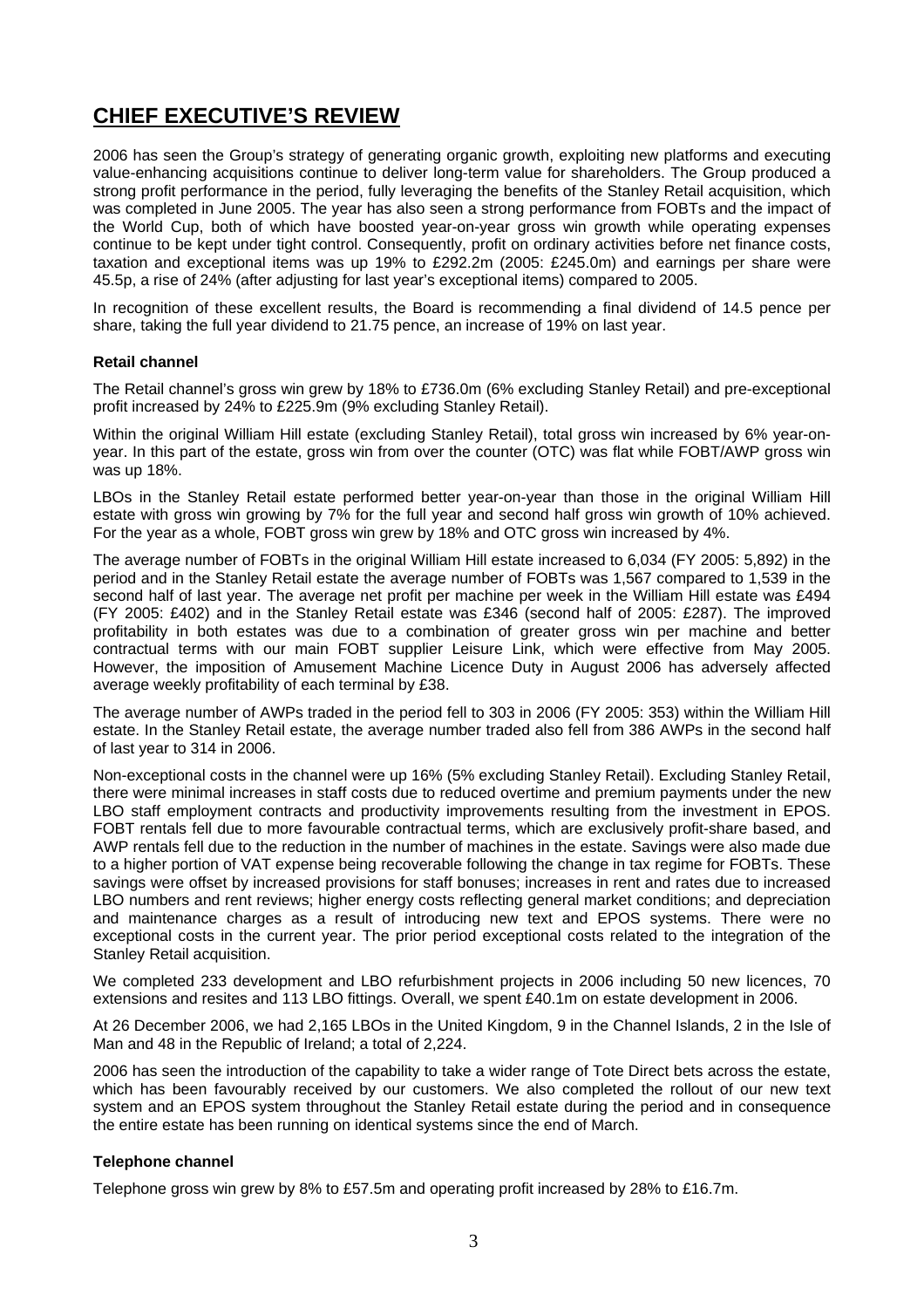The channel benefited from the World Cup and increased football betting in general as well as more normal horseracing results. In addition there was some favourable high roller activity especially in the second half of the year.

Costs in the channel were up 5% principally due to higher marketing spend focused around the World Cup.

We ended the year with 160,000 active telephone customers (27 December 2005: 174,000).

#### **Interactive channel**

Interactive gross win increased 6% to £130.5m and operating profit showed a small increase to £61.5m.

Growth in Interactive sportsbook gross win was modest in the period when compared to our expectations at the beginning of the year. Since we launched our Interactive channel in 1999, we have fully exploited our legacy bookmaking and client management systems but it has become increasingly clear that the Interactive sportsbook is being impacted by the relative inflexibility of our current technology configuration. Our NextGen technology programme is designed to rectify these issues and deliver systems clearly superior to anything currently available to our major competitors. By the end of 2007, this programme is expected to deliver a number of enhancements and give us a flexible platform to more easily introduce better products going forward. We anticipate that these changes will be undertaken alongside the technical changes required by the Gambling Commission, which are yet to be finalised.

Despite the limitations of our current systems, we continued to increase our range of in-running betting opportunities on our sportsbook and we launched 10 new arcade games during the period that expanded our offering to 20 games.

Poker and Casino has also had a challenging second half after an encouraging start to the year. These products have been affected by strong competition particularly following the withdrawal of many operators from the US market in September 2006, which has impacted poker site liquidity in general and made the competition for European customers more intense. We continue to have confidence in the long-term prospects of these products and in December 2006, we extended our contract with our poker and casino software partner, Cryptologic. As part of the new contract, Cryptologic have made a significant commitment in respect of game and other product development.

In October 2006, we decided to close our Interactive TV channel (WHTV) following a review of its operations and the conclusion of a trial broadcast of its content into our LBOs. Whilst we have exited this particular arrangement, we remain committed to the strategy of supplying customers with a means to place bets on an interactive TV platform and of supplying tailored content to our own LBOs, once we have identified a profitable and cost effective means of doing so.

In January 2007, we launched internet skill gaming in partnership with GameAccount, the world's largest integrated network of skill-based games. Accessible through a tab on William Hill's homepage, the fully integrated browser based skill games available on the site include multiplayer blackjack, gin rummy and backgammon. We also launched an interactive bingo game in partnership with Virtue Fusion in January. Early indications of trading from both these ventures are encouraging.

Total active accounts increased to 405,000 as at 26 December 2006 (27 December 2005: 341,000).

Costs in the channel increased 10% mainly due to higher marketing spend, higher technology charges and closure costs of WHTV.

#### **Operating expenses**

Expenses (net of operating income) for the Group were £445.3m, an increase of 15% (6% excluding Stanley Retail).

Excluding Stanley Retail, staff costs (which represented roughly half of our total costs) increased 7% in 2006, mainly reflecting provisions for profit based incentive schemes. Excluding these provisions from this period and the comparative period, staff costs have risen by 2% reflecting a 3% general pay award and an increase in the number of LBOs now trading, partly offset by an improvement in productivity driven by the rollout of EPOS. Property costs, which represented 17% of our total costs, were up 12% over the comparable period reflecting higher energy costs and increases in rent and rates, in part driven by an increase in average LBO size and an increase in the number of LBOs.

Depreciation costs increased 38% with the full year effects of the rollout of EPOS and text systems along with the supporting technology, although this was partly offset by staff costs savings. The cost of providing pictures and data to our LBOs was up 7% over the comparable period due to the increased size of the estate and price increases. Advertising and marketing costs were up 22% over the comparable period reflecting World Cup and other more general web-based advertising and promotions.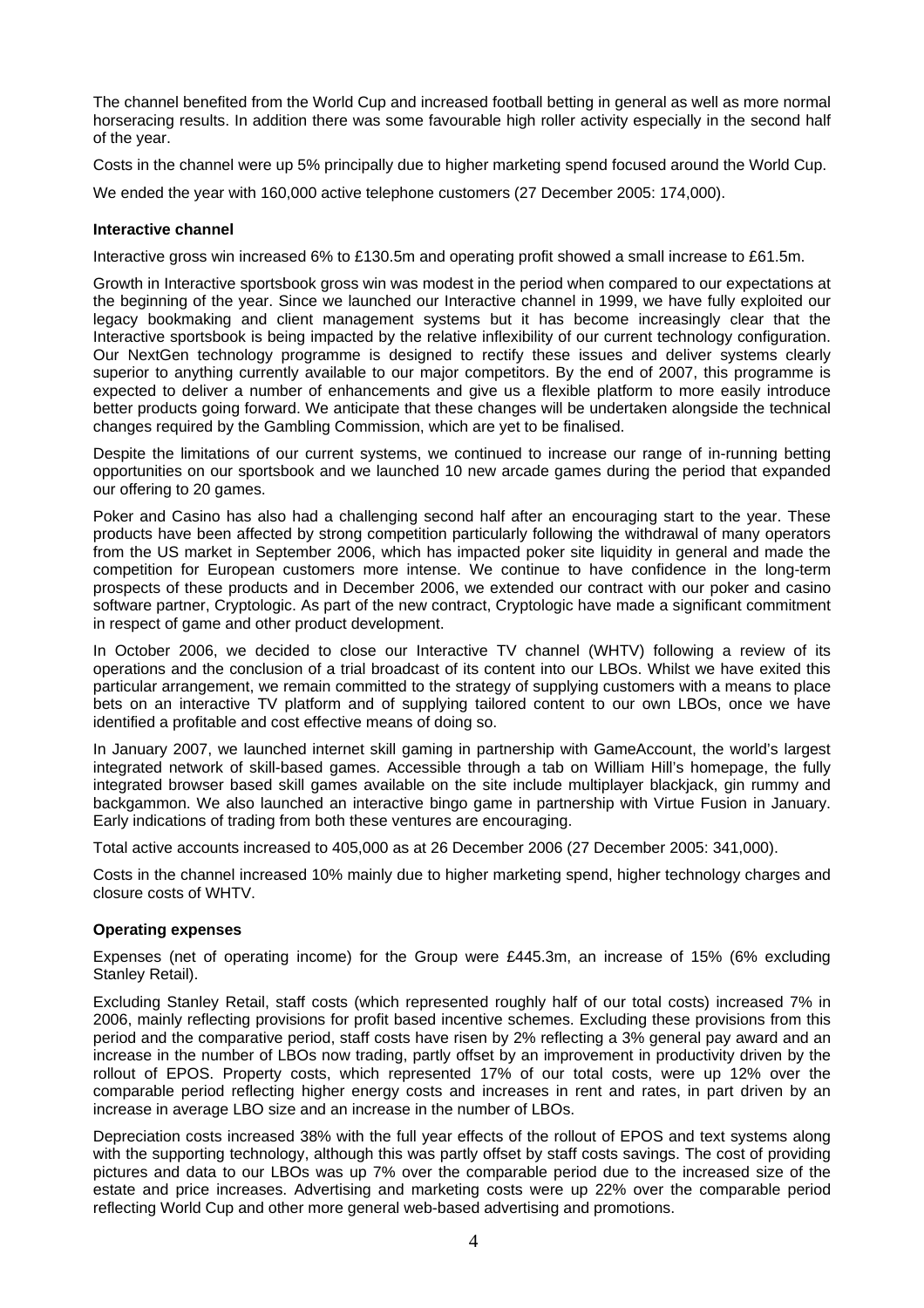#### **Stanley acquisition**

The integration of the Stanley Retail estate was completed by the end of March 2006 in accordance with the plans we drew up in 2005. Key tasks achieved in 2006 were the completion of the re-branding of the LBOs, installation throughout the Stanley Retail estate of the same version of EPOS and audio-visual text systems already deployed in the William Hill estate and the closure of the Stanley Retail head office. The Stanley Retail estate has delivered strong gross win growth in 2006, particularly in the second half with gross win growth of 10% achieved year-on-year. We remain confident that the acquisition will deliver the synergies and other benefits of up to £20m we anticipated at the end of 2005, which compares favourably with the original estimated synergies at the time of the acquisition of £13m.

#### **Regulatory development**

The Gambling Commission has now been established and the Commission and DCMS are in the process of developing the regulations, conditions, standards and guidance under the Gambling Act 2005 and the Commission will take over its duty to promote the licensing objectives under the Act with effect from 1 September 2007.

The Group is preparing for the implementation of these detailed requirements. We have been heavily involved in dialogue with the Commission both by ourselves and via our trade associations, with a view to ensuring that appropriate and proportionate regulations are implemented. However, we remain concerned that certain requirements have yet to be finalised, while the technical standards for the remote businesses have recently been published for consultation with finalised documentation not expected to be available until June. We are concerned that insufficient time is being given to the industry to enable full compliance with these technical standards from the beginning of September. We will continue to hold discussions with the Commission to press for this and other issues to be resolved in a practical way.

We also look forward to the proposed deregulation that the Gambling Act enables, such as extended betting shop opening hours and the installation of higher payout gaming machines, both of which will be permitted from 1 September 2007.

#### **Cost of content**

On 14 December 2006, the Government announced that it had decided to retain the Horserace Betting Levy Board and the associated horserace betting levy scheme. This follows the publication of the findings of a report compiled by an independent committee under the chairmanship of Lord Donoghue. This committee was established to investigate whether there was any alternative commercial arrangements that could replace the current levy scheme but concluded that, currently, there was not a secure and alternative funding mechanism for horseracing. At the same time, the Government announced its intention to modernise the existing levy mechanism by reducing as many of the administrative burdens as possible. We welcome the Government's intentions to modernise the scheme and we remain committed to providing a fair and equitable financial contribution supporting the UK horseracing industry.

SIS, a company partly owned by the Group is currently the sole provider of UK horse racing pictures and data content to bookmakers. SIS (via the betting industry) has contracts, which expire at the end of 2007 with a number of UK racecourses to broadcast pictures and data to LBOs. Recently a proposed joint venture between Alphameric and Racing UK has claimed to have secured exclusive transmission rights from up to 30 UK racecourses from the beginning of 2008. This would mean that SIS would not be able to transmit pictures from these 30 tracks (except when they are generally available via terrestrial coverage) once its current contracts expire. If this happens, we will have to decide whether to have two different sources of pictures from the beginning of 2008 if we want to maintain coverage of these horse tracks within our LBOs. This could imply an extra cost for us but also an inferior service for customers, as the coordination of the timing and broadcasting of events achieved by SIS would not be possible with two different transmission sources. In the event that we decide to take the service offered by the proposed joint venture, we plan to seek an appropriate reduction in the level of our current funding of the UK horseracing industry via the levy scheme.

#### **International activities**

In July 2006, the Group signed a non-binding memorandum of understanding with the Spanish gaming group Codere. Codere is a company dedicated to the private gaming sector in Europe and Latin America. With more than 25 years experience, it operates slot machines, bingo halls, sports betting outlets, racetracks and casinos in Spain, Italy, Central and South America.

The parties plan to create a joint venture to develop a sports betting business in Spain. Spain is one of the largest gambling markets in Europe and the region of Madrid has recently published (and several of Spain's regions are now developing) legislation to regulate sports betting, allowing the establishment of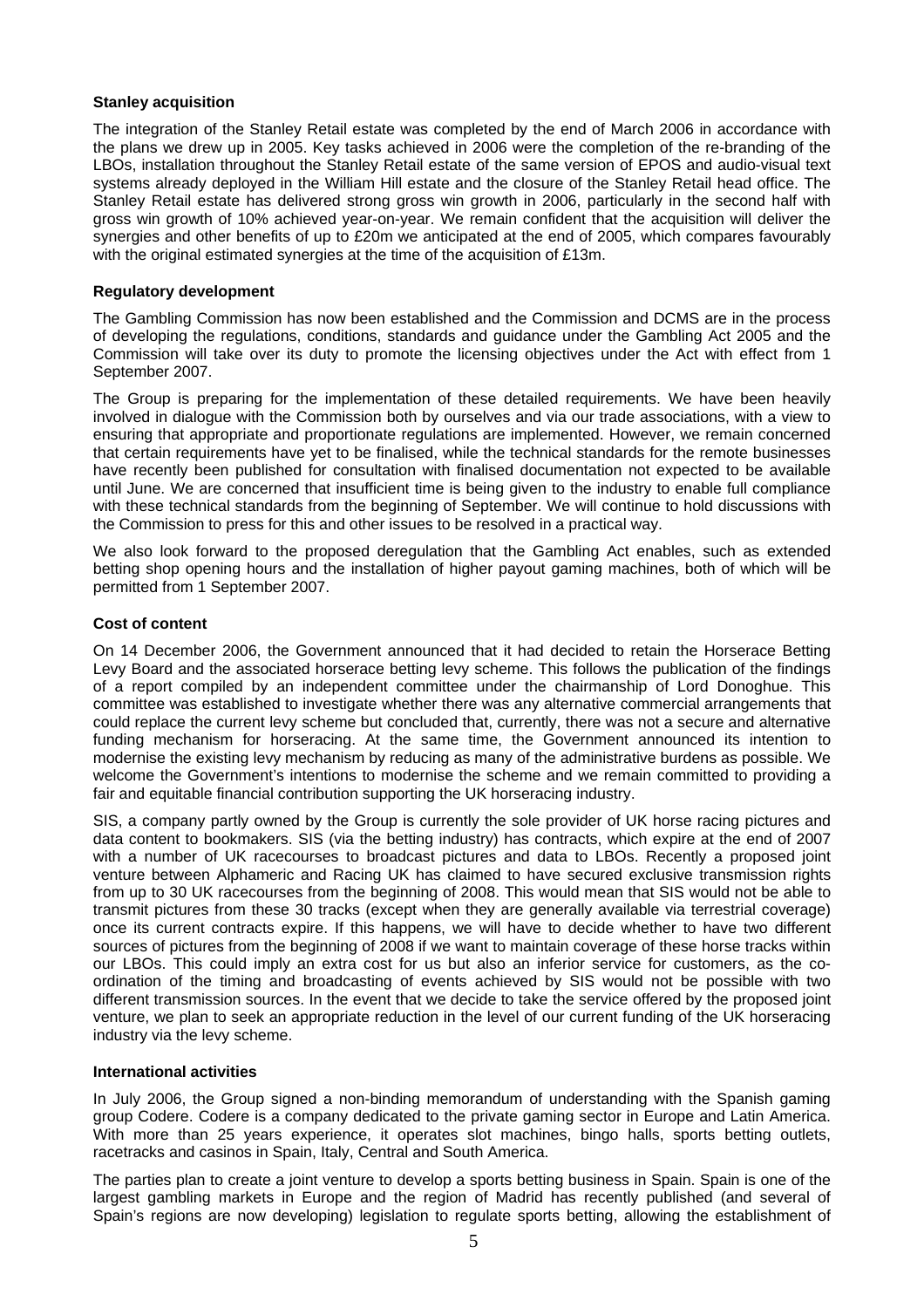land-based businesses. The parties are planning to apply jointly for a licence in Madrid shortly and intend to apply in other regions in Spain if regulations are passed which make such applications attractive.

The Group has established a joint venture company with Codere relating to the Italian gambling sector. Following a tendering process in 2006, the Group and Codere were jointly awarded concessions to exploit licences issued as part of the tender process launched in August 2006 by the Italian regulatory authority. The award comprises 20 concessions to operate horseracing betting shops, 7 concessions to operate sports betting shops and 28 concessions relating to sports betting points. Remote licences relating to horseracing and sports betting were also applied for and granted. In addition to activating these units the proposed joint venture intends to evaluate other opportunities for growth in the Italian market.

#### **Dividends and capital structure**

The Company is proposing to pay a final dividend of 14.5 pence per share (2005: 12.2 pence per share) on 5 June 2007 to shareholders on the register on 27 April 2007. The 19% increase in the proposed final dividend reflects the strong performance achieved in 2006 and our confidence about the Group's future prospects.

Following the acquisition of Stanley Retail in June 2005, the Board considered the optimal capital structure and financing arrangements for William Hill. In September 2005, the Board announced it intended to maintain an efficient and flexible capital structure and would achieve these objectives by targeting a ratio of net debt to earnings before exceptional items, interest, tax, depreciation and amortisation (EBITDA) of approximately 3.5 times to be achieved over the medium term. A new five-year bank facility of £250m was arranged in June 2006 to underpin this objective and the Board announced with its interim results that they were increasing the total buy-back programme from the previously announced target of £200m – £300m, to circa £320m – £400m by the end of 2007. By the end of December 2006, the Group net debt to EBITDA ratio was 3.3 and £257.0m had been returned by means of on-market share buy-backs.

As we are now close to our target leverage and as we have current investment commitments, both internationally through our joint ventures with Codere and domestically in respect of some retail bolt-on acquisitions, we currently estimate that the pace of our rolling share buyback programme in 2007 is likely to slow. We remain committed to returning surplus capital to shareholders and our buyback programme will be kept under regular review.

#### **Adoption of International Financial Reporting Standards (IFRS)**

The Group has prepared its financial statements for the 52 week period ended 26 December 2006 using accounting policies consistent with IFRS.

The main impacts of the IFRS adoption are set out in note 11 of these preliminary financial statements. As previously indicated, the impact on Group profitability is negligible and the adjustment to the balance sheet reflects primarily timing differences on the recognition of dividends and the presentation of goodwill, intangible assets and deferred tax balances.

In addition to these differences, there is a further presentational issue related to IFRS that impacts the financial information. Sportsbook bets have many of the characteristics of a derivative transaction as defined by IAS 39 'Financial Instruments: Recognition and Measurement' and consequently the Group has accounted for them under the provisions of that accounting standard. The main effect of this is that the amount recognised as revenue/turnover is now the profit and loss of trading those sportsbook bets rather than the amount originally staked. This is quite close to the gross win as previously disclosed by the Group except for a difference in respect of the treatment of VAT levied on FOBTs and AWPs. To prevent distortions in the year-on-year growth rates achieved by the Group, we have continued to disclose gross win in the above commentary as previously defined.

The following is a reconciliation for the periods presented between gross win and revenue as disclosed in the attached financial statements:

|                       | 52 weeks<br>to 26 Dec<br>2006<br>£m | 52 weeks<br>to 27 Dec<br>2005<br>£m |
|-----------------------|-------------------------------------|-------------------------------------|
| Gross win             | 931.3                               | 807.7                               |
| VAT on AWPs and FOBTs | (37.1)                              | (2.4)                               |
| Revenue               | 894.2                               | 805.3                               |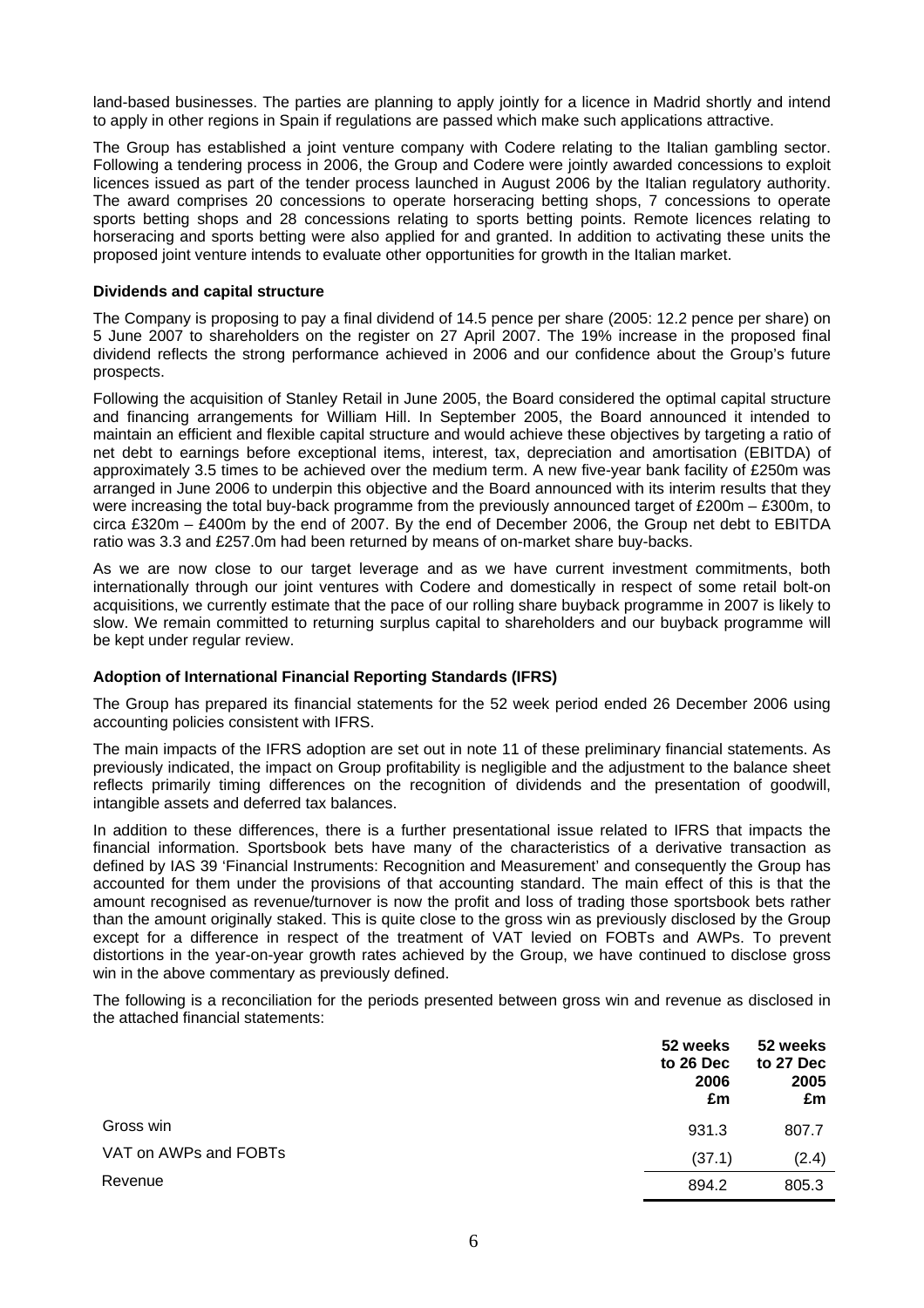### **Current trading**

In the nine weeks to 27 February 2007, the Group's gross win has increased by 11% and costs remain under control. At this early stage of the year, the Board remains comfortable with consensus expectations.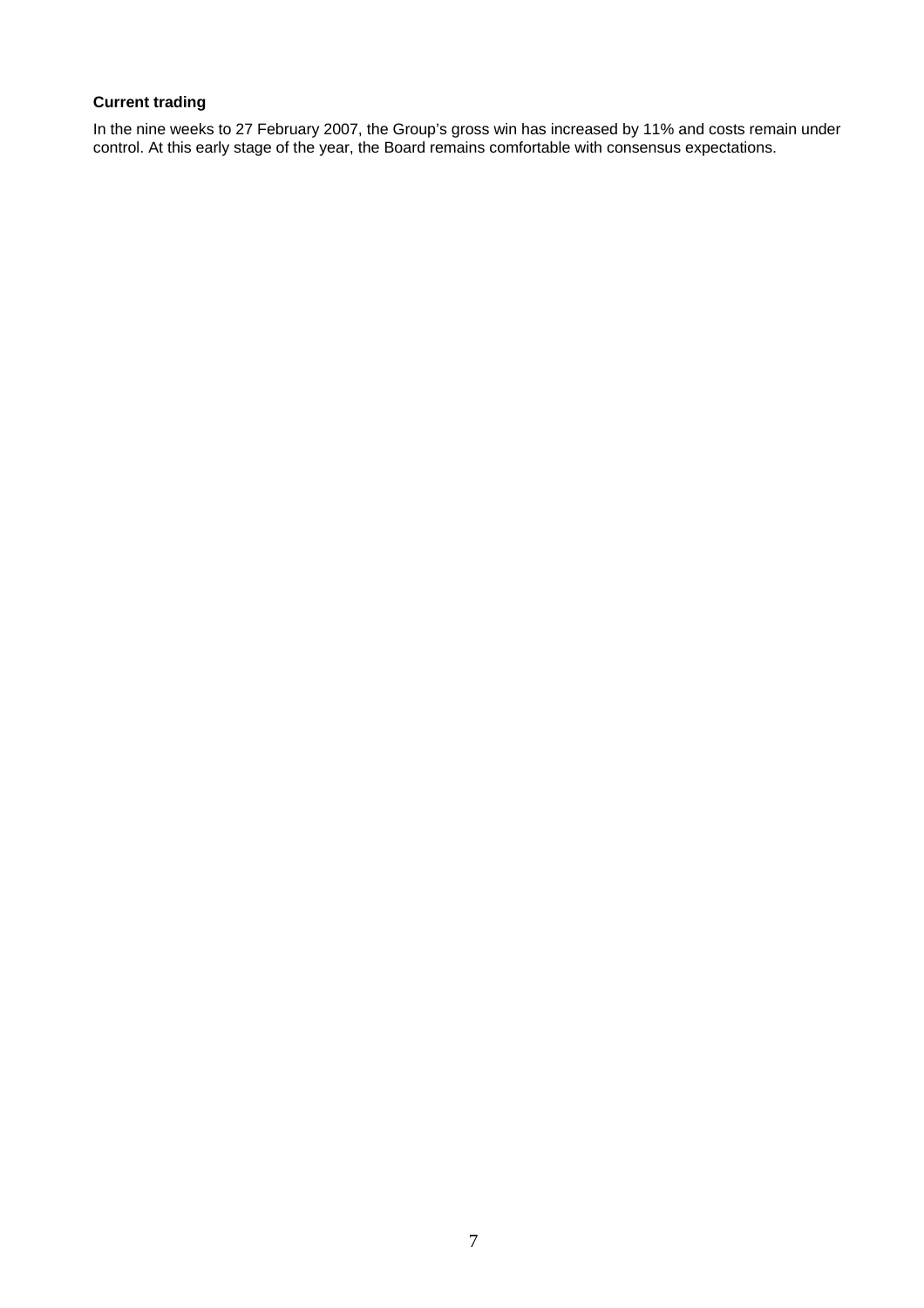# **Consolidated Income Statement**

for the 52 weeks ended 26 December 2006

|                                       |                | 52 weeks<br>ended | 52 weeks<br>ended |
|---------------------------------------|----------------|-------------------|-------------------|
|                                       |                | 26 December       | 27 December       |
|                                       |                | 2006              | 2005              |
|                                       | <b>Notes</b>   | £m                | £m                |
| <b>Amounts wagered</b>                | $\overline{2}$ | 13,235.9          | 10,746.1          |
| <b>Revenue</b>                        | $\overline{2}$ | 894.2             | 805.3             |
| Cost of sales                         |                | (160.3)           | (174.1)           |
| <b>Gross profit</b>                   | $\overline{2}$ | 733.9             | 631.2             |
| Other operating income                |                | 6.3               | 5.9               |
| Other operating expenses              |                | (451.6)           | (394.7)           |
| <b>Exceptional operating expenses</b> | 3              |                   | (26.9)            |
| Share of results of associate         |                | 3.6               | 2.6               |
| <b>Operating profit</b>               | $\overline{2}$ | 292.2             | 218.1             |
| Investment income                     | 4              | 13.0              | 11.1              |
| Finance costs                         | 3,5            | (69.8)            | (54.6)            |
| Profit before tax                     | $\overline{2}$ | 235.4             | 174.6             |
| Tax                                   | 3,6            | (68.6)            | (61.5)            |
| Profit for the period                 |                | 166.8             | 113.1             |
|                                       |                |                   |                   |
| Earnings per share (pence)            |                |                   |                   |
| <b>Basic</b>                          | 8              | 45.5              | 29.0              |
| <b>Diluted</b>                        | 8              | 44.9              | 28.6              |

### **Consolidated Statement of Recognised Income and Expense**

for the 52 weeks ended 26 December 2006

|                                                         | <b>Notes</b> | 52 weeks<br>ended<br>26 December<br>2006<br>£m | 52 weeks<br>ended<br>27 December<br>2005<br>£m |
|---------------------------------------------------------|--------------|------------------------------------------------|------------------------------------------------|
|                                                         |              |                                                |                                                |
| Gain/(loss) on cash flow hedges                         |              | 14.3                                           | (0.5)                                          |
| Actuarial gain/(loss) on defined benefit pension scheme |              | 16.7                                           | (1.6)                                          |
| Tax on items taken directly to equity                   |              | (9.5)                                          | 0.2                                            |
| Change in associate net assets due to share repurchase  |              | (1.7)                                          | ٠                                              |
| Net income recognised directly in equity                |              | 19.8                                           | (1.9)                                          |
| Transferred to income statement on cash flow hedges     |              | 0.7                                            | 1.4                                            |
| Profit for the period                                   |              | 166.8                                          | 113.1                                          |
| Total recognised income and expense for the period      |              | 187.3                                          | 112.6                                          |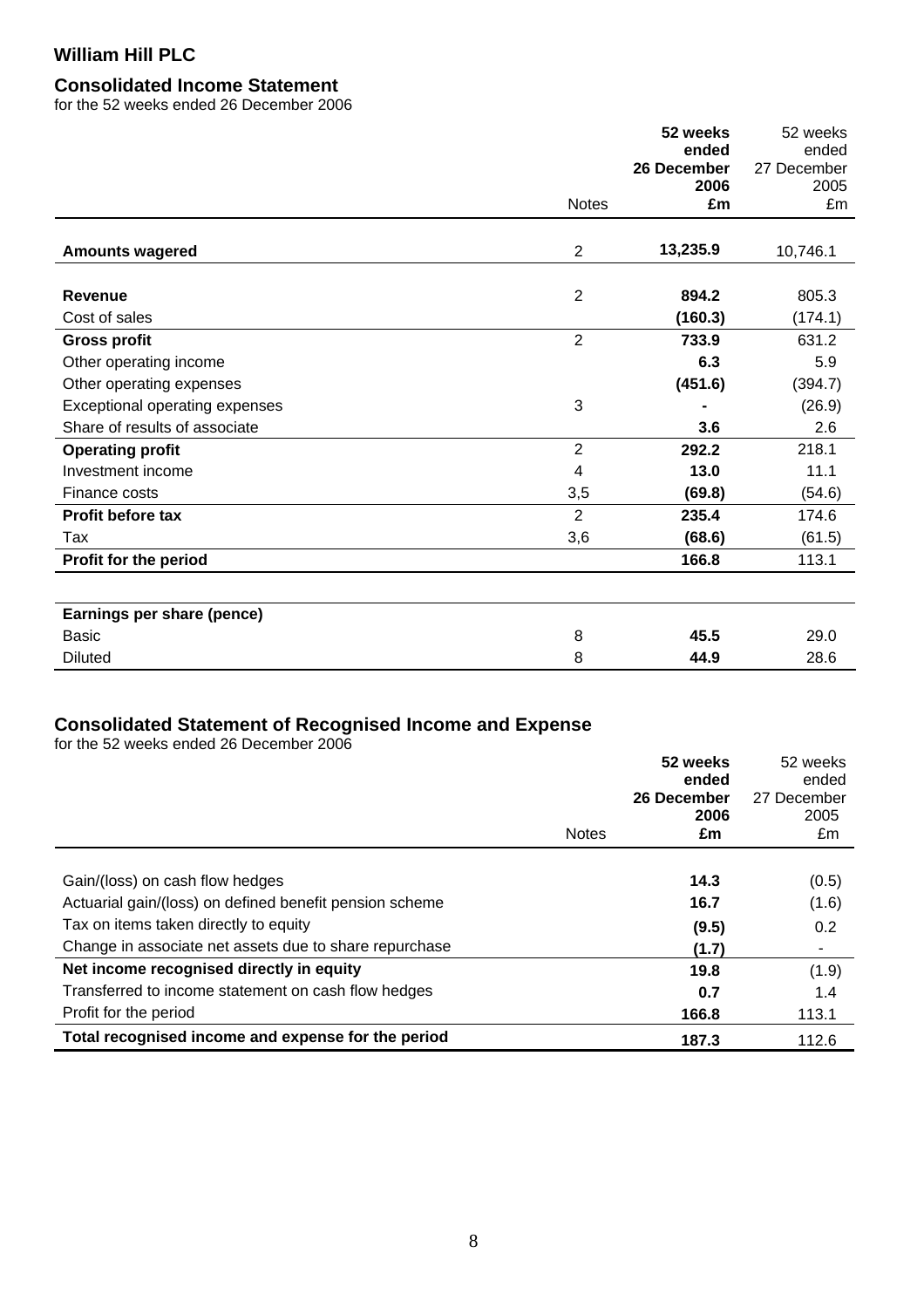# **Consolidated Balance Sheet**

as at 26 December 2006

|                                  |                | 26 December<br>2006 | 27 December<br>2005 |
|----------------------------------|----------------|---------------------|---------------------|
|                                  | <b>Notes</b>   | £m                  | £m                  |
| <b>Non-current assets</b>        |                |                     |                     |
| Intangible assets                |                | 1,342.7             | 1,332.7             |
| Property, plant and equipment    |                | 207.0               | 174.5               |
| Interest in associate            |                | 5.3                 | 3.4                 |
| Deferred tax asset               |                | 8.5                 | 17.5                |
|                                  |                | 1,563.5             | 1,528.1             |
| <b>Current assets</b>            |                |                     |                     |
| Inventories                      |                | 0.5                 | 0.4                 |
| Trade and other receivables      |                | 30.4                | 20.4                |
| Cash and cash equivalents        |                | 98.7                | 76.6                |
| Derivative financial instruments |                | 14.4                |                     |
|                                  |                | 144.0               | 97.4                |
| <b>Total assets</b>              | $\overline{2}$ | 1,707.5             | 1,625.5             |
| <b>Current liabilities</b>       |                |                     |                     |
| Trade and other payables         |                | (108.6)             | (79.5)              |
| <b>Current tax liabilities</b>   |                | (66.3)              | (56.7)              |
| Borrowings                       |                | (0.9)               |                     |
| Derivative financial instruments |                | (5.6)               | (7.5)               |
|                                  |                | (181.4)             | (143.7)             |
| <b>Non-current liabilities</b>   |                |                     |                     |
| Borrowings                       |                | (1, 141.2)          | (1,016.1)           |
| Retirement benefit obligations   |                | (25.1)              | (49.3)              |
| Long term provisions             |                |                     | (7.5)               |
| Deferred tax liabilities         |                | (169.3)             | (160.3)             |
|                                  |                | (1, 335.6)          | (1,233.2)           |
| <b>Total liabilities</b>         | $\overline{2}$ | (1, 517.0)          | (1,376.9)           |
| <b>Net assets</b>                |                | 190.5               | 248.6               |
| <b>Equity</b>                    |                |                     |                     |
| Called-up share capital          | 9              | 36.2                | 39.1                |
| Share premium account            | 9              | 311.3               | 311.3               |
| Capital redemption reserve       | 9              | 6.0                 | 3.1                 |
|                                  |                |                     |                     |
| Merger reserve                   | 9              | (26.1)              | (26.1)              |
| Own shares held                  | 9              | (46.9)              | (57.5)              |
| Hedging reserve                  | 9              | 9.4                 | (1.1)               |
| Retained earnings                | 9              | (99.4)              | (20.2)              |
| <b>Total equity</b>              | 9              | 190.5               | 248.6               |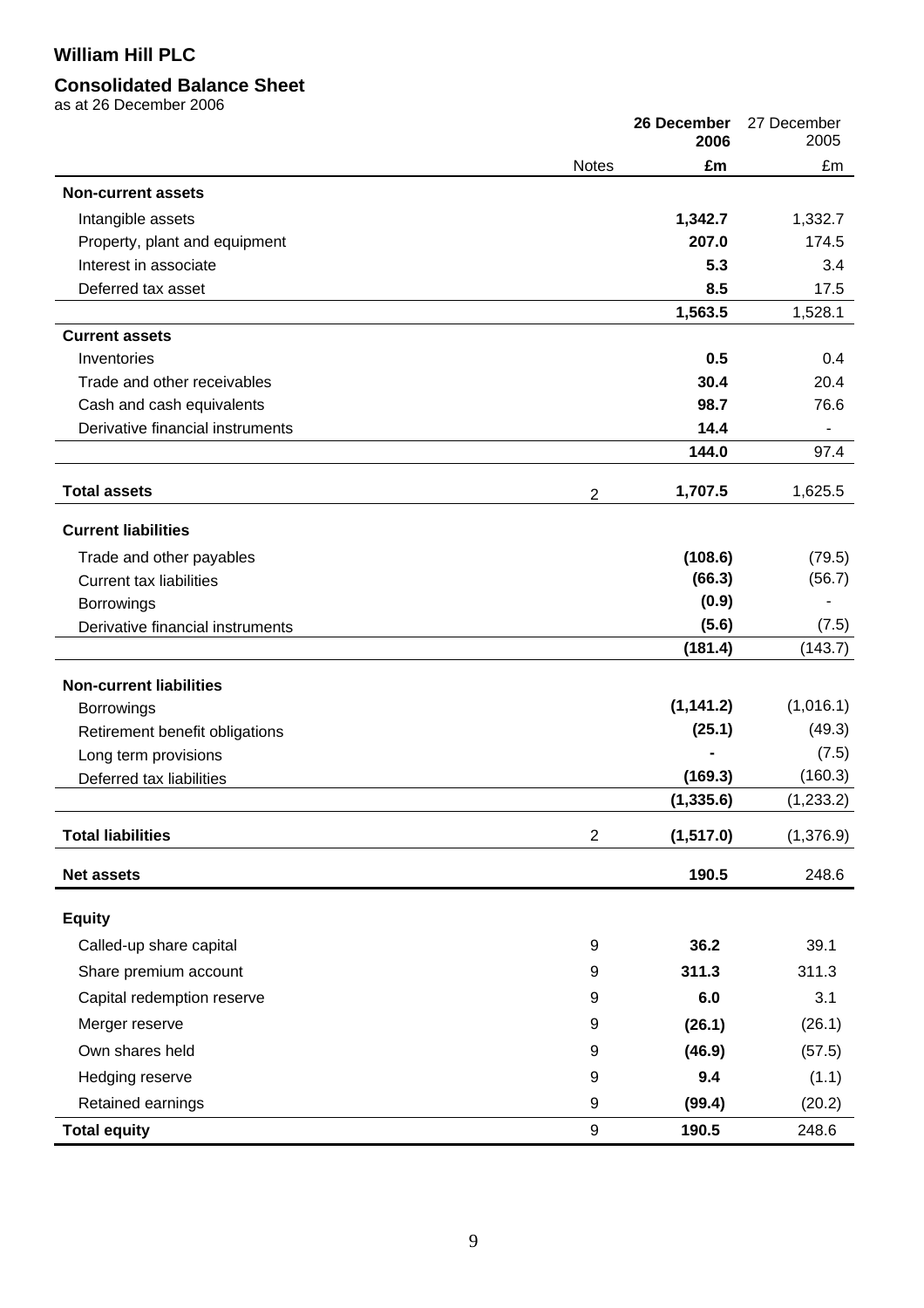# **Consolidated Cash Flow Statement**

for the 52 weeks ended 26 December 2006

|                                                         |                | 52 weeks<br>ended<br>26 December | 52 weeks<br>ended<br>27 December |
|---------------------------------------------------------|----------------|----------------------------------|----------------------------------|
|                                                         |                | 2006                             | 2005                             |
|                                                         | <b>Notes</b>   | £m                               | £m                               |
|                                                         |                |                                  |                                  |
| Net cash from operating activities                      | 10             | 204.6                            | 156.6                            |
|                                                         |                |                                  |                                  |
| <b>Investing activities</b>                             |                |                                  |                                  |
| Dividend from associate                                 |                |                                  | 2.1                              |
| Interest received                                       |                | 2.9                              | 2.6                              |
| Proceeds on disposal of property, plant and equipment   |                | 5.9                              | 0.7                              |
| Purchases of property, plant and equipment              |                | (55.2)                           | (52.0)                           |
| Purchases of betting licences                           |                | (1.9)                            | (1.9)                            |
| Expenditure on computer software                        |                | (10.8)                           | (2.5)                            |
| Acquisition of subsidiary                               |                |                                  | (498.6)                          |
| Disposal of LBOs net of costs                           |                |                                  | 34.4                             |
| Net cash used in investing activities                   |                | (59.1)                           | (515.2)                          |
|                                                         |                |                                  |                                  |
| <b>Financing activities</b>                             |                |                                  |                                  |
| Purchase of own shares                                  |                | (178.4)                          | (76.8)                           |
| SAYE share option redemptions                           |                | 1.0                              | 2.7                              |
| Dividends paid                                          | $\overline{7}$ | (70.9)                           | (66.6)                           |
| Repayments of borrowings                                |                | (125.0)                          | (500.0)                          |
| New bank loans raised                                   |                | 250.0                            | 1,020.0                          |
| New facility debt issue costs                           |                | (2.2)                            | (4.6)                            |
| New finance leases                                      |                | 2.1                              |                                  |
| Net cash (used in)/from financing activities            |                | (123.4)                          | 374.7                            |
|                                                         |                | 22.1                             | 16.1                             |
| Net increase in cash and cash equivalents in the period |                |                                  |                                  |
| Cash and cash equivalents at start of period            |                | 76.6                             | 60.5                             |
| Cash and cash equivalents at end of period              |                | 98.7                             | 76.6                             |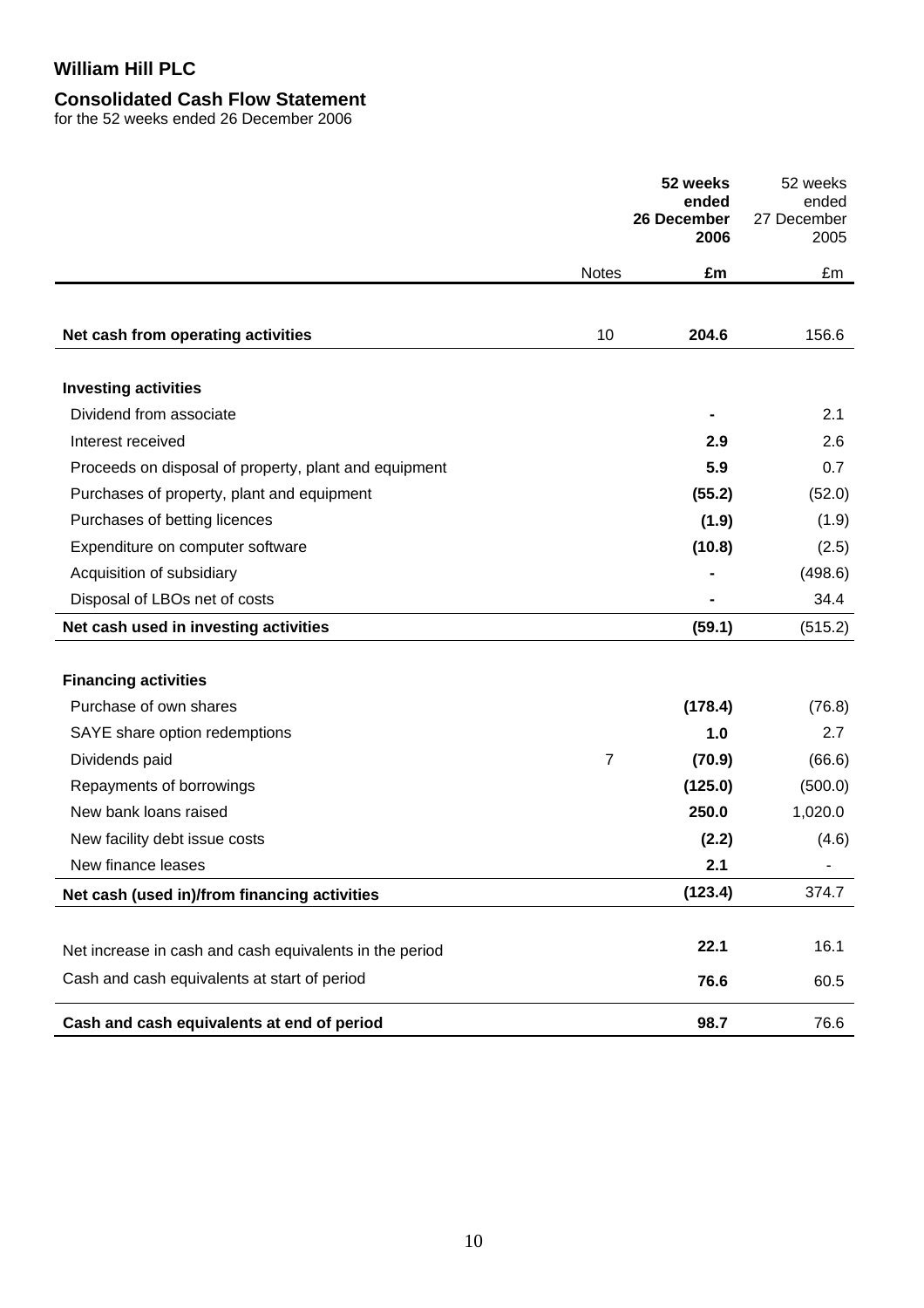### **Notes to the Group Financial Statements**

for the 52 weeks ended 26 December 2006

#### **1. Basis of accounting**

#### **General information**

William Hill PLC is a company incorporated in the United Kingdom under the Companies Act 1985. The address of the registered office is Greenside House, 50 Station Road, London N22 7TP.

These financial statements are presented in pounds sterling because that is the currency of the primary economic environment in which the Group operates. Foreign operations are included in accordance with the policies set out below.

The Group has historically prepared its financial statements in accordance with UK Generally Accepted Accounting Practices (UK GAAP). A European Union (EU) Regulation issued in 2002 now requires the Group to report its results for the period ending 26 December 2006 in accordance with International Financial Reporting Standards (IFRS) as adopted by the European Commission. The date of adoption and transition for the Group was the 29 December 2004 being the start of the period of comparative information.

At the date of authorisation of these Group financial statements, the following Standards and Interpretations which have not been applied in these financial statements were in issue but are not yet effective:

IFRS 7 Financial instruments: disclosures;

IFRS 8 Operating segments;

IFRIC 7 Applying the restatement approach under IAS 29;

IFRIC 8 Scope of IFRS 2;

IFRIC 9 Reassessment of embedded derivatives;

IFRIC 10 Interim financial reporting and impairment;

IFRIC 11 IFRS 2: group and treasury share transactions; and

IFRIC 12 Service concession arrangements.

The Directors anticipate that the adoption of these Standards and Interpretations in future periods will have no material impact on the financial statements of the Group except for additional disclosures on capital and financial instruments when the relevant standards come into effect for periods commencing on or after 1 January 2007.

The financial statements for the 52 weeks ended 26 December 2006, which have been approved by a committee of the Board of directors on 4 March 2007, have been prepared on the basis of the accounting policies set out in pages 5 to 11 of the Group's pro-forma IFRS accounts for the 52 weeks ended 27 December 2005, which can be found on the Group's website *www.williamhillplc.co.uk*. This preliminary report should therefore be read in conjunction with the 2005 pro-forma information.

The financial statements set out in this preliminary announcement does not constitute the Company's statutory accounts for the 52 week period ended 26 December 2006 or the 52 week period ended 27 December 2005, but is derived from those accounts. Statutory accounts for the 52 week period ended 27 December 2005 have been delivered to the Registrar of Companies and those for the 52 week period ended 26 December 2006 will be delivered following the Company's Annual General Meeting. The auditors have reported on those accounts and their reports were unqualified and did not contain statements under section 237(2) or (3) Companies Act 1985.

Whilst the financial information included in this preliminary announcement has been computed in accordance with IFRS, this announcement does not itself contain sufficient information to comply with IFRS. The Company expects to publish full financial statements that comply with IFRS in April 2007.

#### **Basis of accounting under IFRS**

The Group financial statements have been prepared in accordance with IFRS. The Group financial statements have also been prepared in accordance with IFRS adopted by the European Union and therefore the Group financial statements comply with Article 4 of the EU IAS Regulation.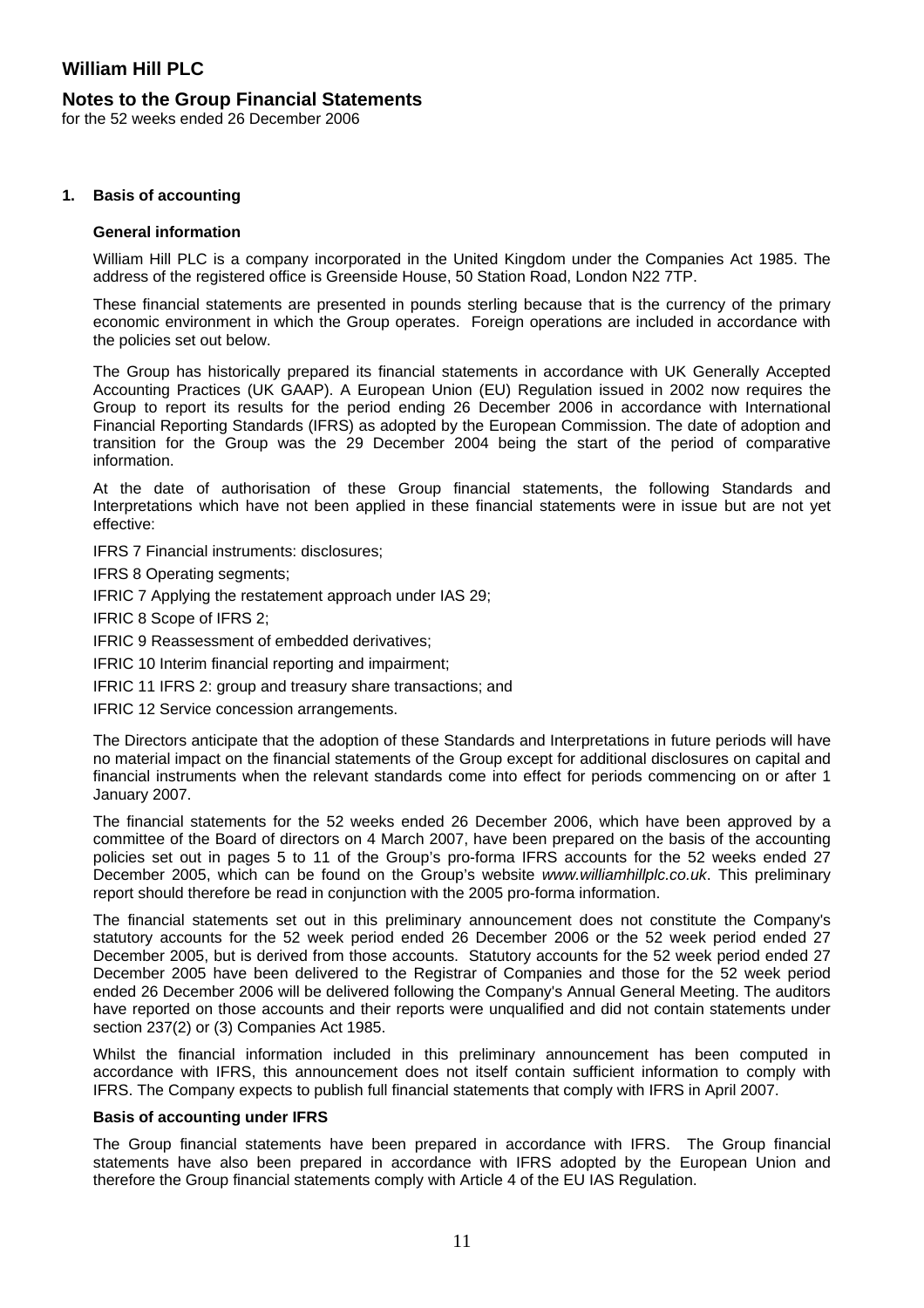### **Notes to the Group Financial Statements**

for the 52 weeks ended 26 December 2006

#### **1. Basis of accounting (continued)**

#### *First-time adoption of International Financial Reporting Standards*

The financial statements have been prepared in accordance with IFRS for the first time. The disclosures required by IFRS 1 'First-time Adoption of International Financial Reporting Standards' concerning the transition from UK GAAP to IFRS are given in note 11.

IFRS 1 sets out the procedures that the Group must follow when it adopts IFRS for the first time as the basis for preparing its consolidated financial statements. Under IFRS 1 the Group is required to establish its IFRS accounting policies as at 26 December 2006 and, in general, apply these retrospectively to determine the IFRS opening balance sheet at its date of transition, 29 December 2004.

IFRS 1 provides a number of optional exceptions to this general principle. The most significant of these are set out below, together with a description in each case of whether an exception has been adopted by the Group.

#### *Business combinations*

The Group has elected not to apply IFRS 3 'Business Combinations' retrospectively to business combinations that took place before the 30 December 2003. As a result, in the opening balance sheet, goodwill arising from past business combinations amounting to £733.3m remains as stated under UK GAAP at 30 December 2003.

#### *Employee benefits*

The Group has recognised actuarial gains and losses in relation to employee benefit schemes at 29 December 2004. The Group has recognised actuarial gains and losses in full in the period in which they occur in the Statement of Recognised Income and Expense in accordance with the amendment to IAS 19 'Employee Benefits', issued on 16 December 2004.

#### *Share-based payments*

The Group has elected to apply IFRS 2 'Share-based Payment' to all relevant share based payment transactions granted after 7 November 2002 that were unvested as of 1 January 2005.

#### *Financial instruments*

The Group has applied IAS 32 'Financial Instruments: Disclosure and Presentation' and IAS 39 'Financial Instruments: Recognition and Measurement' for all periods presented and has therefore not taken advantage of the exemption in IFRS 1 that would enable the Group to only apply these standards from 28 December 2005.

#### *General*

The Group financial statements have been prepared on the historical cost basis, except for the revaluation of certain financial instruments.

#### **Basis of consolidation**

The consolidated financial statements incorporate the financial statements of the Company and entities controlled by the Company (its subsidiaries) made up to 26 December 2006. Control is achieved where the Company has the power to govern the financial and operating policies of an investee entity so as to obtain benefits from its activities.

The results of subsidiaries acquired or disposed of during the year are included in the consolidated income statement from the effective date of acquisition or up to the effective date of disposal, as appropriate.

Where necessary, adjustments are made to the financial statements of subsidiaries to bring the accounting policies used into line with those used by the Group. All intra-Group transactions, balances, income and expenses are eliminated on consolidation.

#### *Business combination*

On acquisition, the assets, liabilities and contingent liabilities of a subsidiary are measured at their fair values at the date of acquisition. Any excess of the cost of acquisition over the fair values of the identifiable net assets acquired is recognised as goodwill. Any deficiency of the cost of acquisition below the fair values of the identifiable net assets acquired (i.e. discount on acquisition) is credited to profit and loss in the period of acquisition.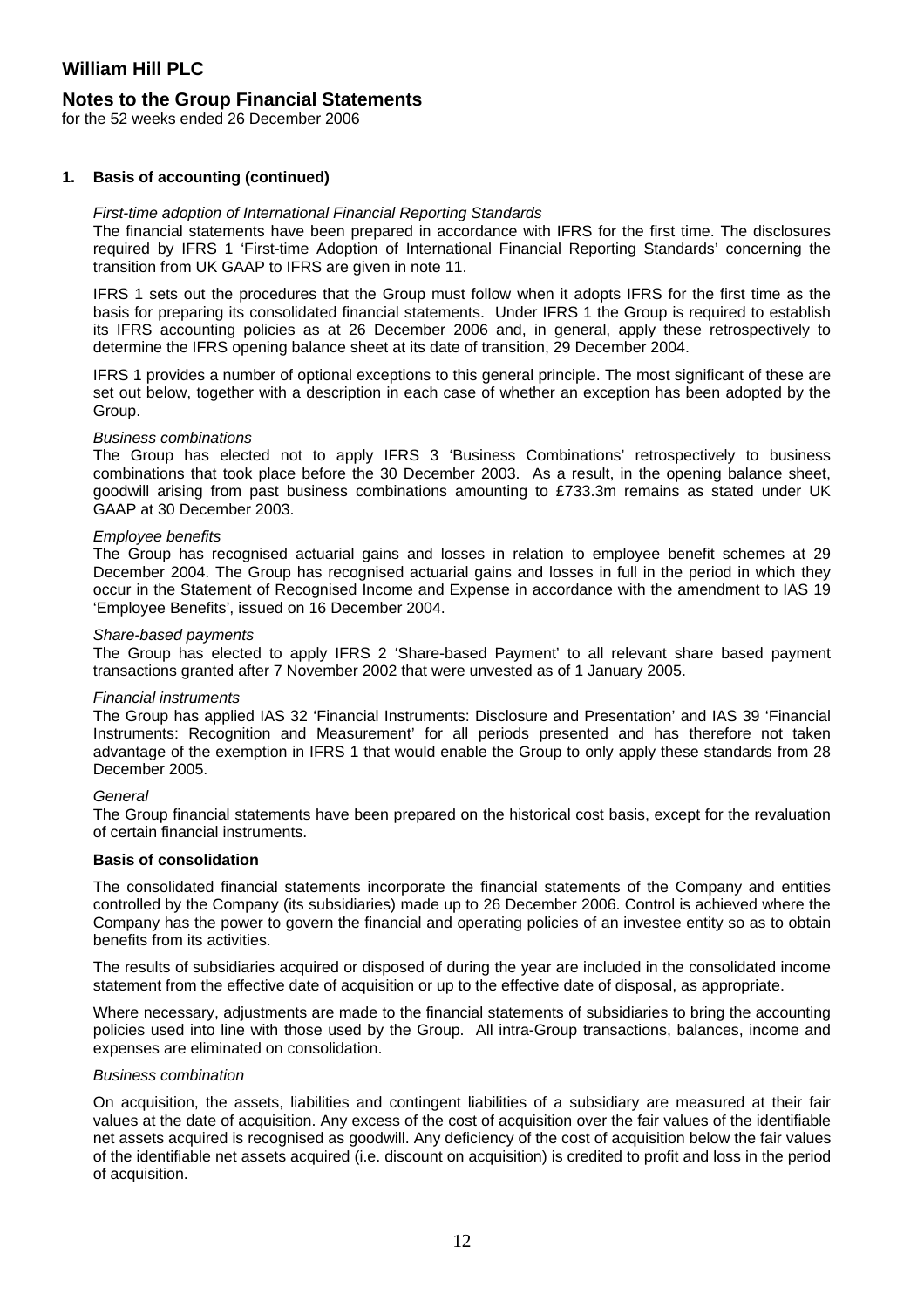### **Notes to the Group Financial Statements**

for the 52 weeks ended 26 December 2006

### **2. Segment information**

For management purposes, the Group is currently organised into three operating divisions – Retail, Telephone and Interactive. These divisions are the basis on which the Group reports its primary segment information.

Business segment information for the 52 weeks ended 26 December 2006:

|                                              | Retail<br>£m | Telephone<br>£m | Interactive<br>£m | Other<br>£m | Corporate<br>£m          | Group<br>£m |
|----------------------------------------------|--------------|-----------------|-------------------|-------------|--------------------------|-------------|
| Amounts wagered                              | 11,486.0     | 659.9           | 1,060.3           | 29.7        | ۰                        | 13,235.9    |
| Payout                                       | (10, 787.1)  | (602.4)         | (929.8)           | (22.4)      | $\overline{\phantom{0}}$ | (12, 341.7) |
| <b>Revenue</b>                               | 698.9        | 57.5            | 130.5             | 7.3         |                          | 894.2       |
| GPT, duty, levies and other cost<br>of sales | (120.5)      | (12.9)          | (26.0)            | (0.9)       | -                        | (160.3)     |
| Gross profit                                 | 578.4        | 44.6            | 104.5             | 6.4         |                          | 733.9       |
| Depreciation                                 | (23.5)       | (0.7)           | (2.2)             | (0.2)       | (0.5)                    | (27.1)      |
| Other administrative expenses                | (329.0)      | (27.2)          | (40.8)            | (6.8)       | (14.4)                   | (418.2)     |
| Share of result of associate                 |              |                 |                   |             | 3.6                      | 3.6         |
| <b>Operating profit/(loss)</b>               | 225.9        | 16.7            | 61.5              | (0.6)       | (11.3)                   | 292.2       |
| Investment income                            |              |                 |                   |             | 13.0                     | 13.0        |
| Finance costs                                |              |                 |                   |             | (69.8)                   | (69.8)      |
| Profit/(loss) before tax                     | 225.9        | 16.7            | 61.5              | (0.6)       | (68.1)                   | 235.4       |
|                                              |              |                 |                   |             |                          |             |
| <b>Balance sheet information</b>             |              |                 |                   |             |                          |             |
| <b>Total assets</b>                          | 1,360.9      | 95.8            | 127.1             | 18.9        | 104.8                    | 1,707.5     |
| <b>Total liabilities</b>                     | (54.7)       | (4.4)           | (26.6)            | (0.5)       | (1,430.8)                | (1,517.0)   |
| Investment in associate                      |              |                 |                   |             | 5.3                      | 5.3         |
| Capital additions                            | 52.5         | 9.1             | 9.1               |             | 1.0                      | 71.7        |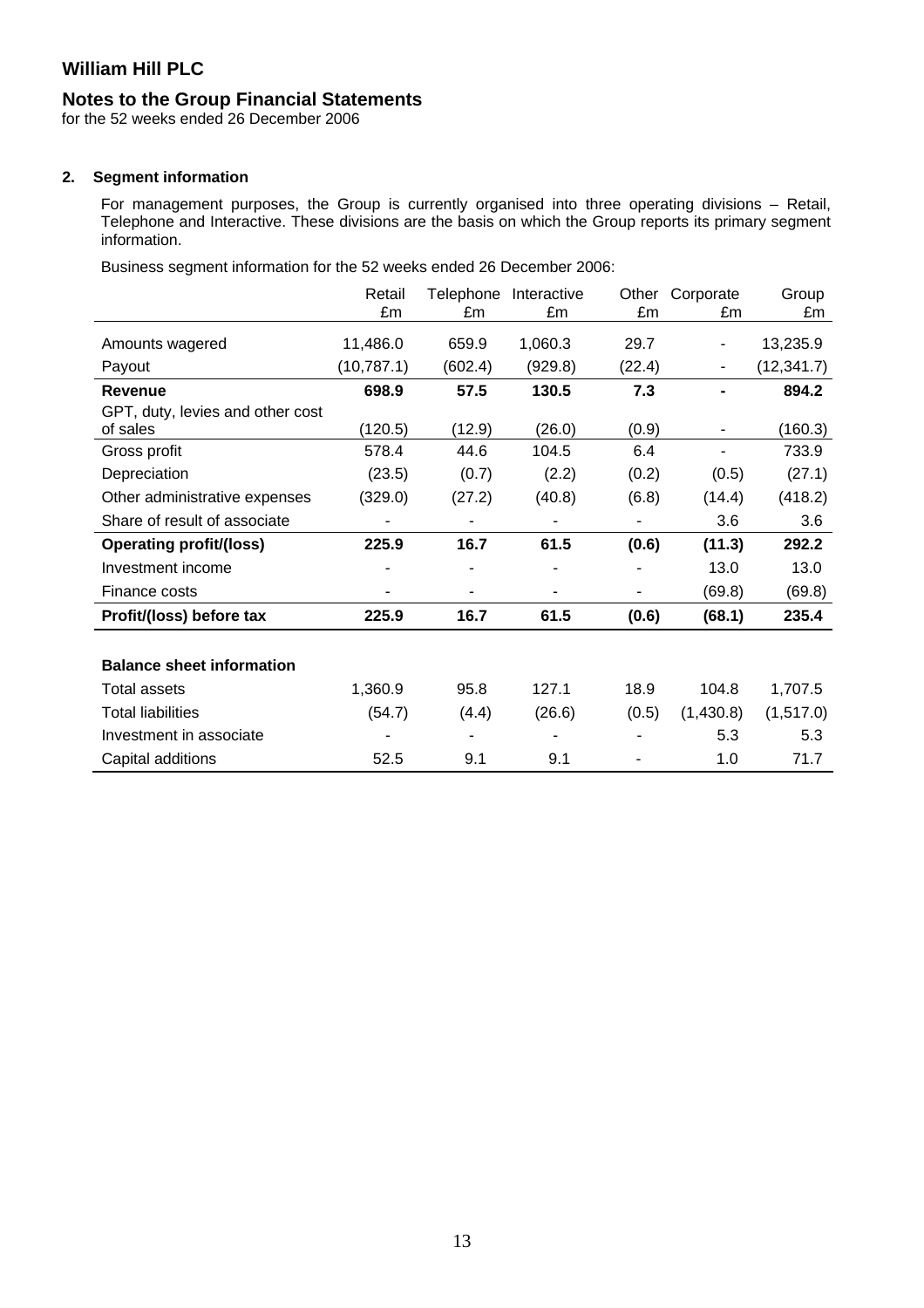### **Notes to the Group Financial Statements**

for the 52 weeks ended 26 December 2006

### **2. Segment information (continued)**

Business segment information for the 52 weeks ended 27 December 2005:

|                                              | Retail       | Telephone Interactive |         | Other  | Corporate                | Group     |
|----------------------------------------------|--------------|-----------------------|---------|--------|--------------------------|-----------|
|                                              | £m           | £m                    | £m      | £m     | £m                       | £m        |
| Amounts wagered                              | 9,285.5      | 605.8                 | 826.0   | 28.8   | $\overline{\phantom{0}}$ | 10,746.1  |
| Payout                                       | (8,664.5)    | (552.4)               | (702.7) | (21.2) | $\blacksquare$           | (9,940.8) |
| <b>Revenue</b>                               | 621.0        | 53.4                  | 123.3   | 7.6    |                          | 805.3     |
| GPT, duty, levies and other cost<br>of sales | (136.3)      | (13.8)                | (23.0)  | (1.0)  |                          | (174.1)   |
| Gross profit                                 | 484.7        | 39.6                  | 100.3   | 6.6    | ٠                        | 631.2     |
| Depreciation                                 | (17.4)       | (1.3)                 | (1.8)   | (0.4)  | (0.7)                    | (21.6)    |
| Other administrative expenses                | (285.7)      | (25.3)                | (37.3)  | (6.3)  | (12.6)                   | (367.2)   |
| Share of result of associate                 |              |                       |         |        | 2.6                      | 2.6       |
| <b>Exceptional items</b>                     | $(23.9)^{a}$ |                       |         |        | (3.0)                    | (26.9)    |
| <b>Operating profit/(loss)</b>               | 157.7        | 13.0                  | 61.2    | (0.1)  | (13.7)                   | 218.1     |
| Investment income                            |              |                       |         |        | 11.1                     | 11.1      |
| Finance costs                                |              |                       |         |        | (54.6)                   | (54.6)    |
| Profit/(loss) before tax                     | 157.7        | 13.0                  | 61.2    | (0.1)  | (57.2)                   | 174.6     |
|                                              |              |                       |         |        |                          |           |
| <b>Balance sheet information</b>             |              |                       |         |        |                          |           |
| <b>Total assets</b>                          | 1,316.9      | 87.0                  | 120.3   | 14.8   | 86.5                     | 1,625.5   |
| <b>Total liabilities</b>                     | (208.5)      | (4.8)                 | (20.4)  | (0.5)  | (1, 142.7)               | (1,376.9) |
| Investment in associate                      |              |                       |         |        | 3.4                      | 3.4       |
| Capital additions                            | 46.6         | 2.1                   | 3.6     |        | 1.0                      | 53.3      |

a Included in £23.9m of exceptional items relating to the Retail channel are asset impairments of £5.4m in respect of technology and fascia assets acquired as part of Stanley Retail but of limited subsequent value to the integrated Group.

The retail distribution channel comprises all activity undertaken in LBOs including AWPs and FOBTs. Other activities include on-course betting and greyhound stadia operations.

Net assets/(liabilities) have been allocated by segment where assets and liabilities can be identified with a particular channel. Corporate net assets include corporation and deferred tax, net borrowings, pension liability and dividends payable as well as any assets and liabilities that cannot be allocated to a particular channel other than on an arbitrary basis. Included within total assets by segment are £681.0m, £80.4m, £97.2m and £7.1m (27 December 2005 - £681.0m, £80.4m, £97.2m and £7.1m), which relates to goodwill allocated to the Retail, Telephone, Interactive and Stadia operations respectively.

There are no inter-segmental sales within the Group.

In accordance with IAS 14 'Segment Reporting', segment information by geographical location is not presented as the Group's revenue and profits arise primarily from customers in the United Kingdom with significantly less than 10% (the minimum required by IAS 14 to necessitate disclosure) of revenue and profits generated from customers outside of this jurisdiction. Similarly, only a small portion of the Group's net assets is located outside of the United Kingdom.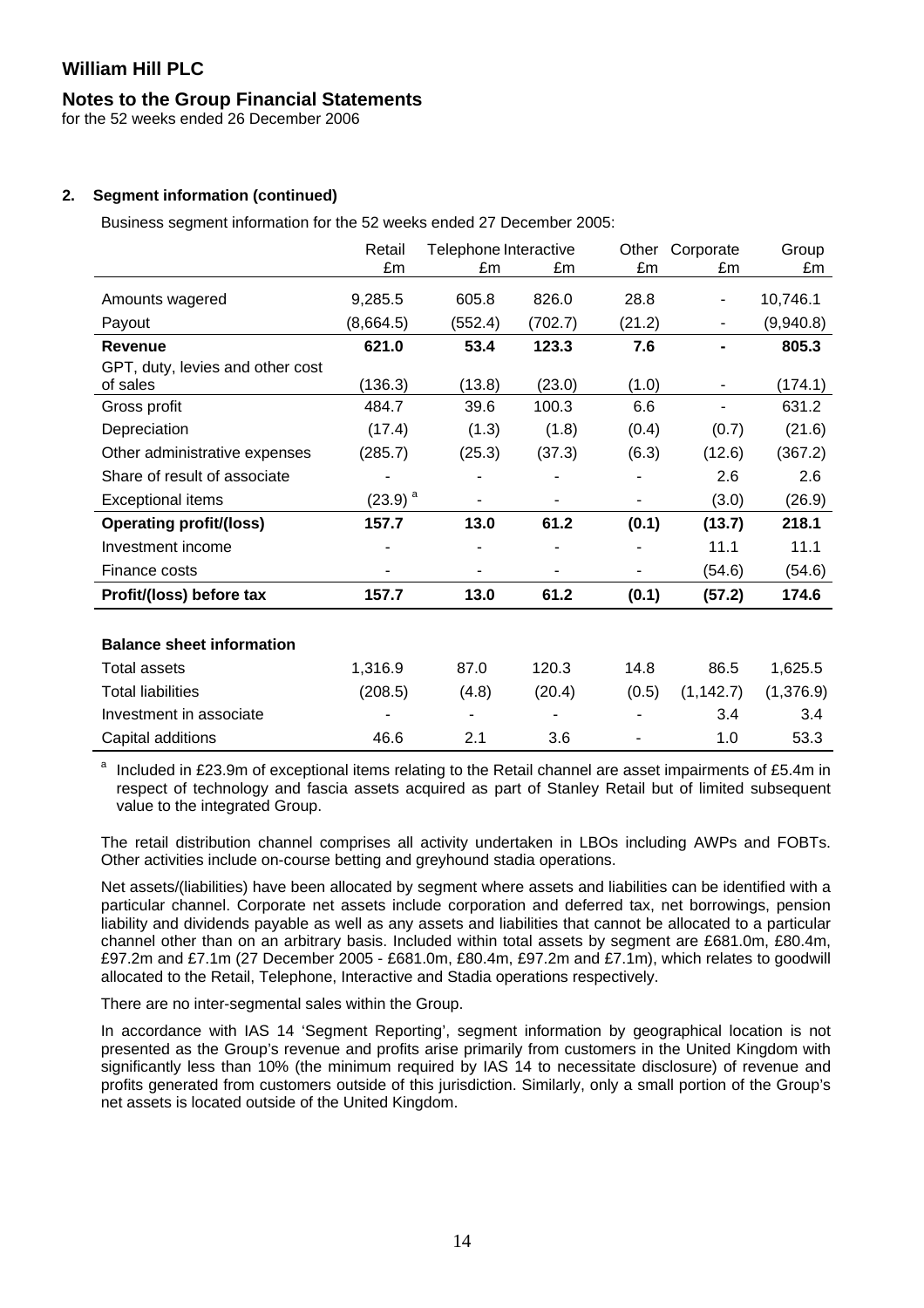### **Notes to the Group Financial Statements**

for the 52 weeks ended 26 December 2006

### **3. Exceptional items**

Exceptional items are those items the Group considers to be one-off or material in nature that should be brought to the readers' attention.

Exceptional operating costs are as follows:

|                                                                 | 52 weeks    | 52 weeks    |
|-----------------------------------------------------------------|-------------|-------------|
|                                                                 | ended       | ended       |
|                                                                 | 26 December | 27 December |
|                                                                 | 2006        | 2005        |
|                                                                 | £m          | £m          |
| Costs of implementation of EPOS and text systems <sup>1</sup>   |             | 7.4         |
| Costs of integration of Stanley Retail acquisition <sup>2</sup> |             | 19.0        |
| Costs of aborted return of capital scheme <sup>3</sup>          |             | 3.0         |
| Profit on sale of LBOs disposed 4                               |             | (2.5)       |
|                                                                 |             | 26.9        |

1 Costs arose from the roll out of electronic point of sale and text systems across the LBO network and primarily encompass training and consultancy costs.

2 Costs arose from the due diligence on and the integration of Stanley Retail and comprise primarily external consultancy costs, redundancy and related staff costs and asset impairments.

3 Costs represent professional fees incurred in respect of an aborted plan to return capital.

4 Gain made on the disposal of the 12 William Hill LBOs, as part of the sale of 76 LBOs undertaken after the Office of Fair Trading review of the purchase of Stanley Retail.

Exceptional interest costs are as follows:

|                                                       | 52 weeks<br>ended | 52 weeks<br>ended |
|-------------------------------------------------------|-------------------|-------------------|
|                                                       | 26 December       | 27 December       |
|                                                       | 2006              | 2005              |
|                                                       | £m                | £m                |
| Write off of previously capitalised bank facility fee |                   | 2.3               |
| Breakage fee                                          |                   | 0.1               |
|                                                       |                   | 2.4               |

Following the negotiation of new banking arrangements and the consequent repayment of the old bank facility, the unamortised costs of £2.3m associated with the old facility were written off in the period ended 27 December 2005.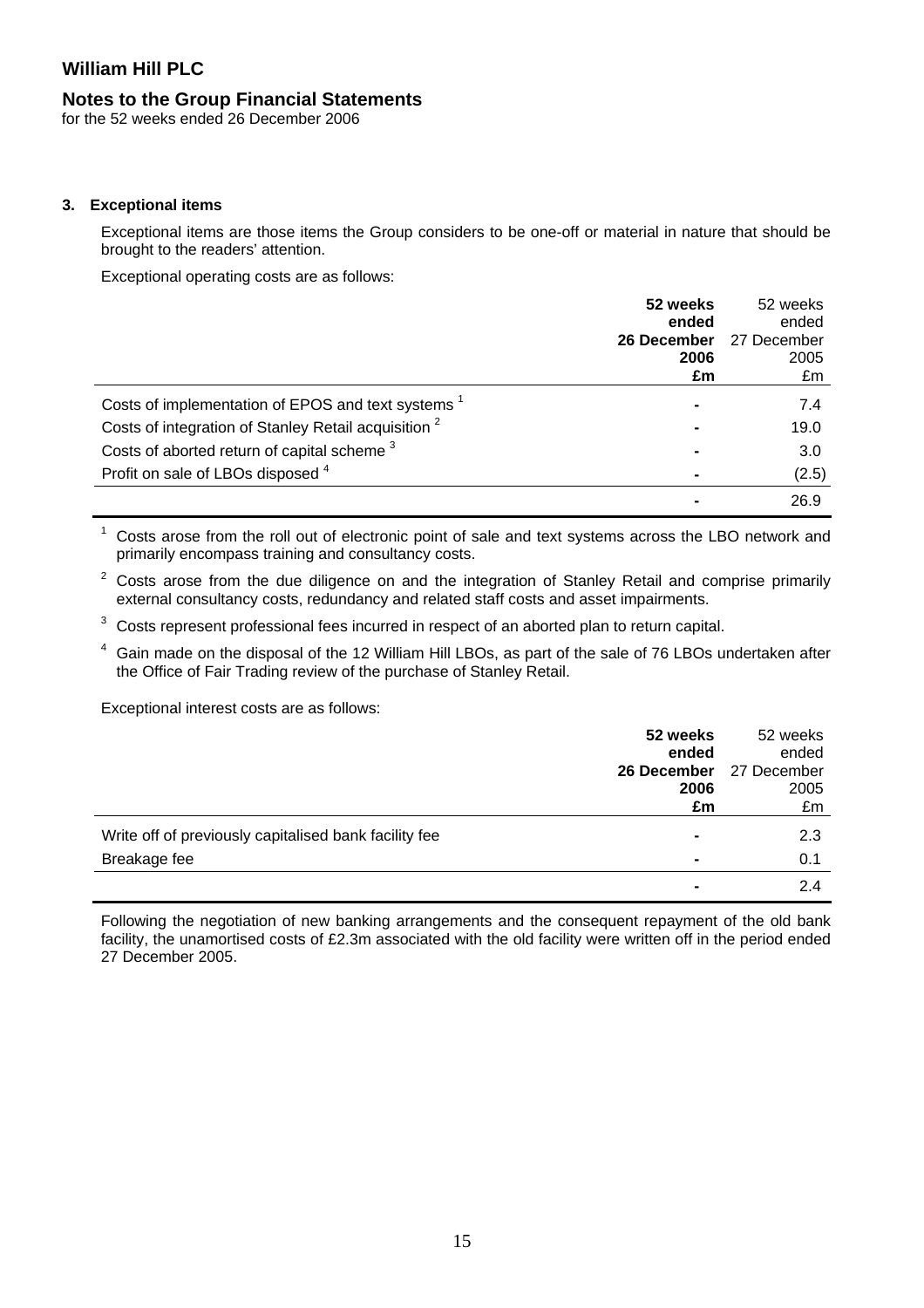## **Notes to the Group Financial Statements**

for the 52 weeks ended 26 December 2006

### **3. Exceptional items (continued)**

Exceptional tax charges are as follows:

|                                                                            | 52 weeks    | 52 weeks    |
|----------------------------------------------------------------------------|-------------|-------------|
|                                                                            | ended       | ended       |
|                                                                            | 26 December | 27 December |
|                                                                            | 2006        | 2005        |
|                                                                            | £m          | £m          |
|                                                                            |             |             |
| Capital gain on disposal of 76 LBOs <sup>1</sup>                           |             | 7.1         |
| Tax relief expected in respect of exceptional operating and interest costs |             | (6.5)       |
|                                                                            |             | 0.6         |

<sup>1</sup> Due to the accounting rules governing the subsequent disposal of acquired operations, the income statement bears the full tax charge relating to the capital gain on the disposal of 76 LBOs, while the gain on disposal is only recognised in the income statement in respect of the sale of the 12 William Hill shops. The net proceeds of the remaining 64 Stanley Retail LBOs have been used to determine fair values and hence have been reflected through adjusted intangibles recognised.

#### **4. Investment income**

|                                                                       | 52 weeks<br>ended<br>26 December<br>2006<br>£m | 52 weeks<br>ended<br>27 December<br>2005<br>£m |
|-----------------------------------------------------------------------|------------------------------------------------|------------------------------------------------|
| Interest on bank deposits<br>Expected return on pension scheme assets | 2.9<br>10.1                                    | 2.5<br>8.6                                     |
|                                                                       | 13.0                                           | 11.1                                           |

### **5. Finance costs**

|                                        | 52 weeks<br>ended | 52 weeks<br>ended |
|----------------------------------------|-------------------|-------------------|
|                                        | 26 December       | 27 December       |
|                                        | 2006              | 2005              |
|                                        | £m                | £m                |
| Interest payable and similar charges:  |                   |                   |
| Bank loans and overdrafts              | 57.8              | 41.5              |
| Amortisation of finance costs          | 1.3               | 1.0               |
|                                        | 59.1              | 42.5              |
| Exceptional interest costs (note 3)    |                   | 2.4               |
| Net interest payable                   | 59.1              | 44.9              |
| Interest on pension scheme liabilities | 10.7              | 9.7               |
|                                        | 69.8              | 54.6              |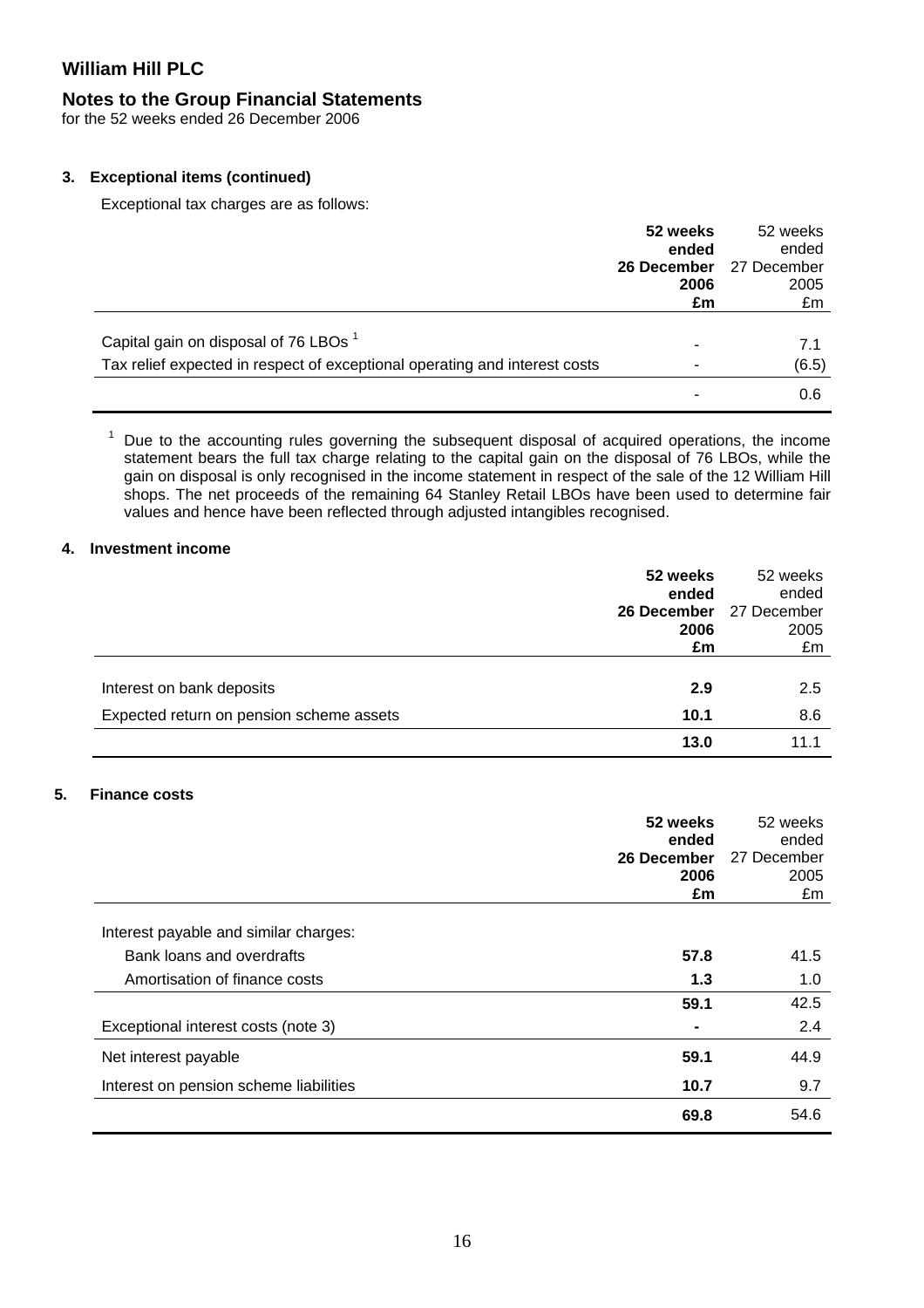### **Notes to the Group Financial Statements**

for the 52 weeks ended 26 December 2006

### **6. Tax on profit on ordinary activities**

The tax charge comprises:

|                                                               | 52 weeks<br>ended | 52 weeks<br>ended |
|---------------------------------------------------------------|-------------------|-------------------|
|                                                               | 26 December       | 27 December       |
|                                                               | 2006              | 2005              |
|                                                               | £m                | £m                |
|                                                               |                   |                   |
| UK corporation tax at 30%                                     | 66.5              | 51.4              |
| UK corporation $tax - prior$ periods                          | (6.4)             |                   |
| Overseas tax                                                  |                   | 0.5               |
| Total current tax charge                                      | 60.1              | 51.9              |
| Deferred tax – origination and reversal of timing differences | 8.5               | 9.6               |
| Total tax on profit on ordinary activities                    | 68.6              | 61.5              |

The effective tax rate in respect of ordinary activities before exceptional costs and excluding associate income is 29.6% (52 weeks ended 27 December 2005 - 29.5%). There were no exceptional items in the period and therefore the effective tax rate in respect of ordinary activities after exceptional items was 29.6% (52 weeks ended 27 December 2005 – 35.7%). The current period's charge is lower than the statutory rate of 30% due to adjustments in relation to prior periods. The prior period rate after exceptional items was higher than the statutory rate of 30% due to:

- $\triangleright$  Chargeable gains arising on the sale of the Stanley Retail LBOs being treated as part of the tax charge whereas for accounting purposes the gains are dealt with in arriving at goodwill; and
- $\triangleright$  The Group incurred a number of expenses on which it did not get tax relief.

The differences between the total current tax shown above and the amount calculated by applying the standard rate of UK corporation tax to the profit before tax is as follows:

|                                                                   | 52 weeks ended<br>26 December<br>2006 |       | 52 weeks ended | 27 December<br>2005 |
|-------------------------------------------------------------------|---------------------------------------|-------|----------------|---------------------|
|                                                                   | £m                                    | %     | £m             | %                   |
| Profit before tax                                                 | 235.4                                 |       | 174.6          |                     |
| Less: share of associate income                                   | (3.6)                                 |       | (2.6)          |                     |
|                                                                   | 231.8                                 | 100.0 | 172.0          | 100.0               |
| Tax on Group profit at standard UK corporation tax rate<br>of 30% | 69.5                                  | 30.0  | 51.6           | 30.0                |
| Adjustment in respect of prior periods                            | (3.0)                                 | (1.3) | ٠              |                     |
| Permanent differences                                             | 2.1                                   | 0.9   | 3.5            | 2.0                 |
| Tax on profits credited against goodwill                          | -                                     | -     | 6.4            | 3.7                 |
| Total tax charge                                                  | 68.6                                  | 29.6  | 61.5           | 35.7                |

The Group earns its profits primarily in the UK, therefore the tax rate used for tax on profit on ordinary activities is the standard rate for UK corporation tax, currently 30%.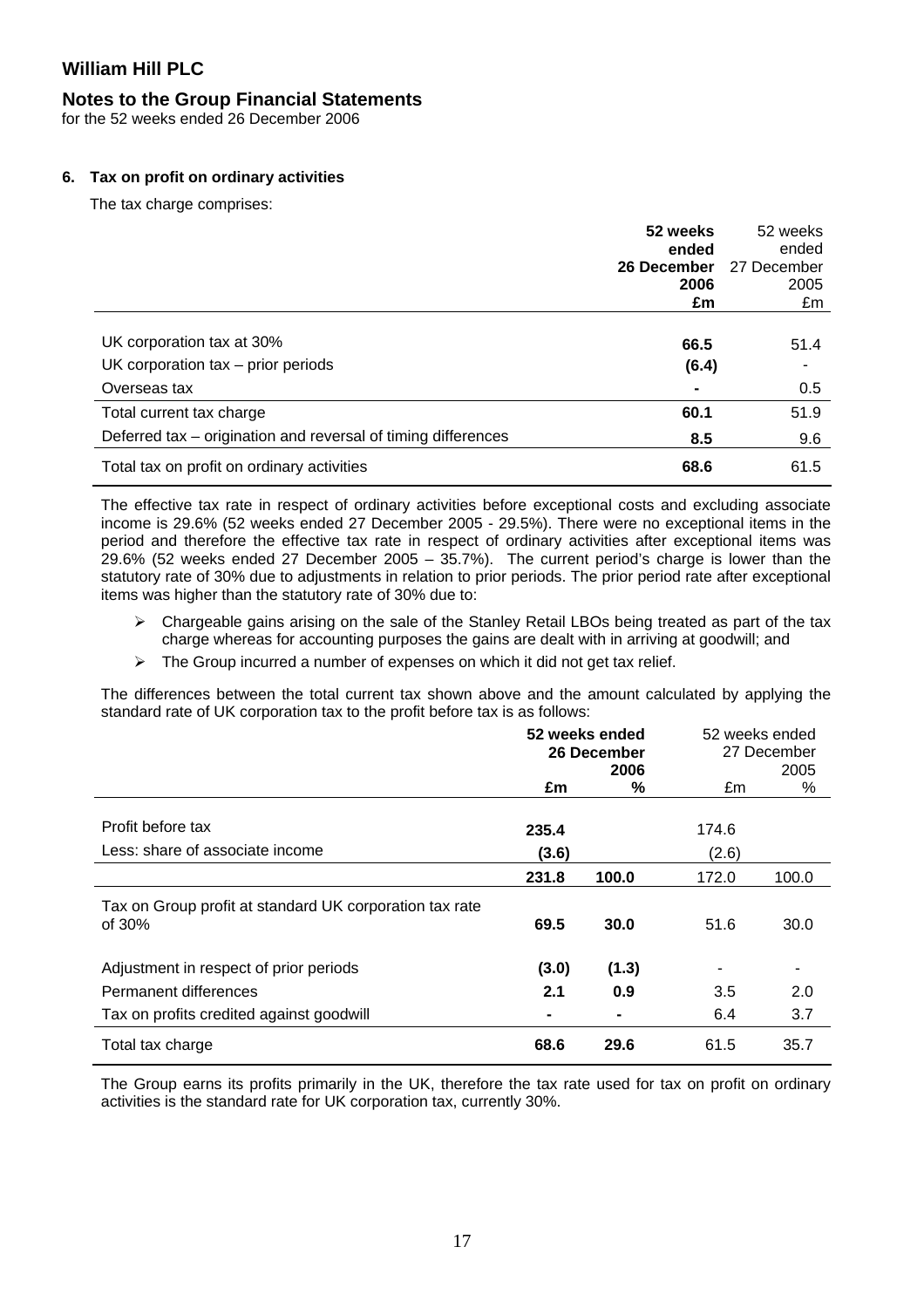### **Notes to the Group Financial Statements**

for the 52 weeks ended 26 December 2006

### **7. Dividends proposed and paid**

|                                      | 2006<br>Per share | 26 December 27 December 26 December 27 December<br>2005<br>Per share | 2006<br>£m | 2005<br>£m |
|--------------------------------------|-------------------|----------------------------------------------------------------------|------------|------------|
| Equity shares:                       |                   |                                                                      |            |            |
| - current year interim dividend paid | 7.25p             | 6.1 <sub>p</sub>                                                     | 25.6       | 23.5       |
| - prior year final dividend paid     | 12.2p             | 11.0p                                                                | 45.3       | 43.1       |
|                                      | 19.45p            | 17.1 <sub>p</sub>                                                    | 70.9       | 66.6       |
|                                      |                   |                                                                      |            |            |
| Proposed dividend                    | 14.5p             | 12.2p                                                                | 51.2       | 46.1       |

The proposed final dividend of 14.5p will, subject to shareholder approval, be paid on 5 June 2007 to all shareholders on the register on 27 April 2007. In line with the requirements of IAS 10 – 'Events after the Balance Sheet Date', this dividend has not been recognised within these results.

Under an agreement signed in November 2002, The William Hill Holdings 2001 Employee Benefit Trust agreed to waive all dividends. As at 26 December 2006, the trust held 0.4m ordinary shares. In addition, the Company does not pay dividends on the 8.7m shares held in treasury. The Company estimates that 352.9m shares will qualify for the final dividend.

### **8. Earnings per share**

The earnings per share figures for the respective periods are as follows:

|                  | 52 weeks<br>ended | 52 weeks<br>ended |
|------------------|-------------------|-------------------|
|                  | 26 December       | 27 December       |
|                  | 2006              | 2005              |
|                  | Pence             | Pence             |
| Basic - adjusted | 45.5              | 36.6              |
| <b>Basic</b>     | 45.5              | 29.0              |
| <b>Diluted</b>   | 44.9              | 28.6              |

An adjusted earnings per share, based on profit for the prior period before exceptional items, has been presented in order to highlight the underlying performance of the Group.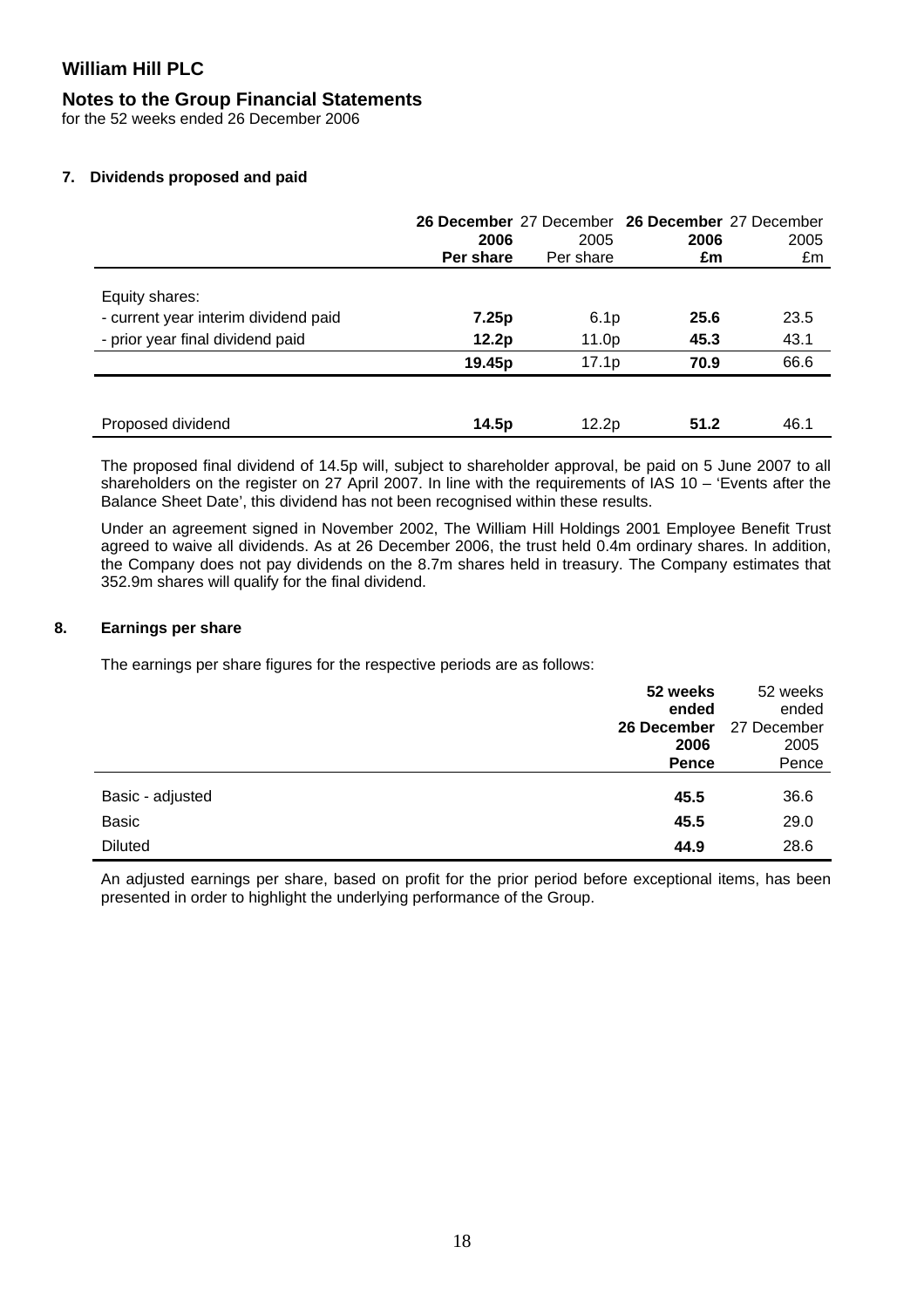# **Notes to the Group Financial Statements**

for the 52 weeks ended 26 December 2006

## **8. Earnings per share (continued)**

The calculation of the basic and diluted earnings per share is based on the following data:

|                                                                    | 52 weeks<br>ended<br>26 December<br>2006 | 52 weeks<br>ended<br>27 December<br>2005 |
|--------------------------------------------------------------------|------------------------------------------|------------------------------------------|
|                                                                    | £m                                       | £m                                       |
| Profit after tax for the financial period                          | 166.8                                    | 113.1                                    |
| Exceptional items – operating expenses                             | $\blacksquare$                           | 26.9                                     |
| Exceptional items - interest                                       | $\blacksquare$                           | 2.4                                      |
| Exceptional items – tax charge                                     | $\blacksquare$                           | 0.6                                      |
| Profit after tax for the financial period before exceptional items | 166.8                                    | 143.0                                    |

|                                                                                                                                             | Number (m) | Number (m) |
|---------------------------------------------------------------------------------------------------------------------------------------------|------------|------------|
| Weighted average number of ordinary shares for the purposes<br>of basic earnings per share<br>Effect of dilutive potential ordinary shares: | 366.7      | 390.5      |
| Employee share awards and options                                                                                                           | 4.7        | 5.5        |
| Weighted average number of ordinary shares for the purposes<br>of diluted earnings per share                                                | 371.4      | 396.0      |

The basic weighted average number of shares excludes shares held by The William Hill Holdings 2001 Employee Benefit Trust and those shares held in treasury as such shares do not qualify for dividends. The effect of this is to reduce the average number of shares by 10.4m in the 52 weeks ended 26 December 2006 (52 weeks ended 27 December 2005 – 12.7m).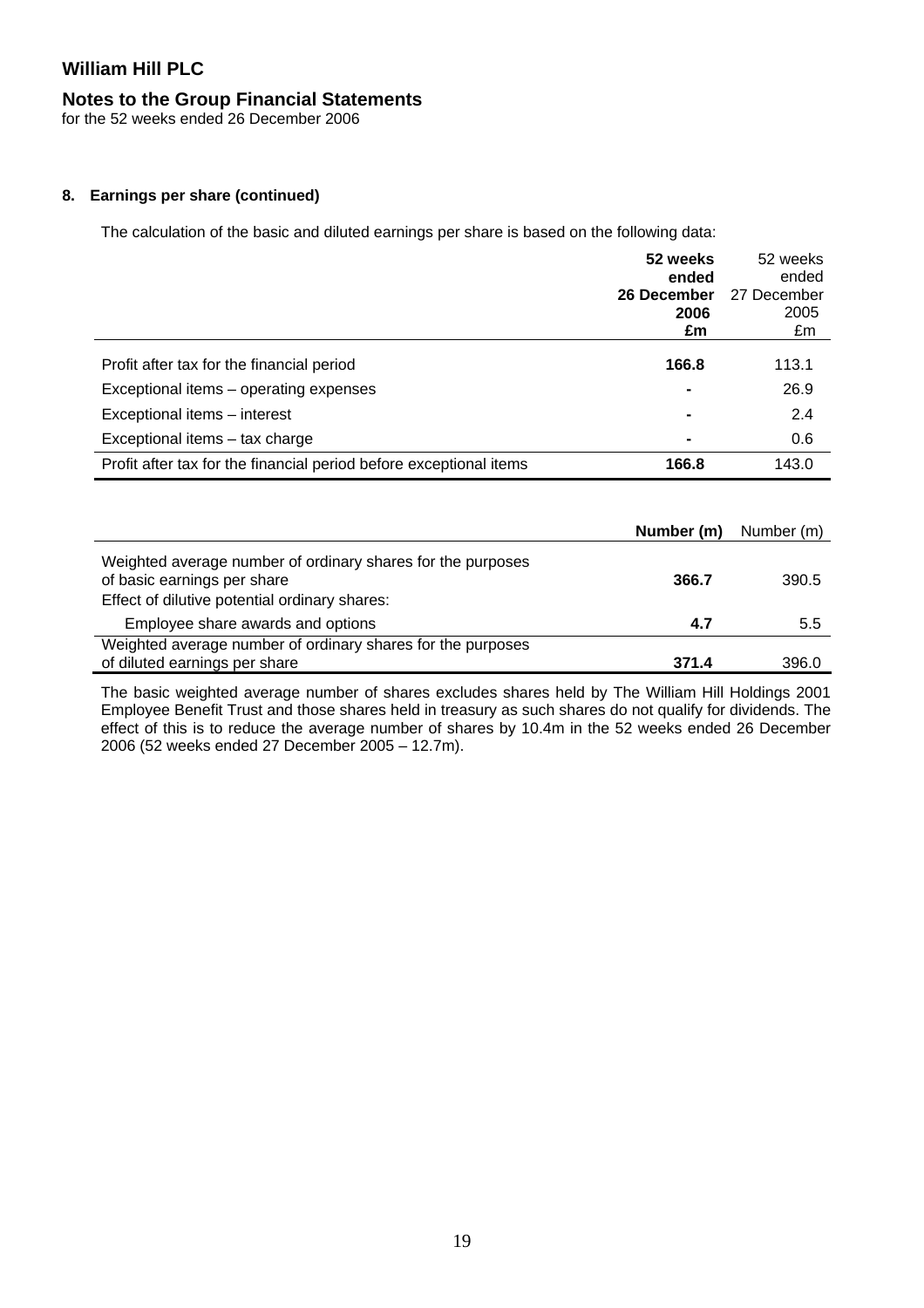### **Notes to the Group Financial Statements**

for the 52 weeks ended 26 December 2006

### **9. Reserves**

|                                                                          | Called-       |               | Capital       |               |            |                          |                         |             |
|--------------------------------------------------------------------------|---------------|---------------|---------------|---------------|------------|--------------------------|-------------------------|-------------|
|                                                                          | up            | Share         | redemp-       |               | Own        |                          |                         |             |
|                                                                          |               | share premium | tion          | Merger        | shares     |                          | <b>Hedging Retained</b> |             |
|                                                                          | capital<br>£m | account<br>£m | reserve<br>£m | reserve<br>£m | held<br>£m | £m                       | reserve earnings<br>£m  | Total<br>£m |
|                                                                          |               |               |               |               |            |                          |                         |             |
| At 29 December 2004                                                      | 40.5          | 311.3         | 1.7           | (26.1)        | (59.3)     | (1.7)                    | 9.9                     | 276.3       |
| Profit for the financial period                                          |               |               |               |               |            |                          | 113.1                   | 113.1       |
| Dividends paid (note 7)                                                  |               |               |               |               |            |                          | (66.6)                  | (66.6)      |
| Items taken directly to<br>statement of recognised<br>income and expense |               |               |               |               |            | 0.6                      | (1.1)                   | (0.5)       |
|                                                                          |               |               |               |               |            |                          |                         |             |
| Expense recognised in<br>respect of share remuneration                   |               |               |               |               |            |                          | 2.2                     | 2.2         |
| Shares purchased and<br>cancelled                                        | (1.4)         |               | 1.4           |               |            |                          | (78.3)                  | (78.3)      |
| Transfer of own shares to<br>recipients                                  |               |               |               |               | 1.8        |                          | 0.6                     | 2.4         |
| At 27 December 2005                                                      | 39.1          | 311.3         | 3.1           | (26.1)        | (57.5)     | (1.1)                    | (20.2)                  | 248.6       |
| Profit for the financial period                                          |               |               |               |               |            | $\blacksquare$           | 166.8                   | 166.8       |
| Dividends paid (note 7)                                                  |               |               |               |               |            |                          | (70.9)                  | (70.9)      |
| Items taken directly to<br>statement of recognised<br>income and expense |               |               |               |               |            | 9.8                      | 10.0                    | 19.8        |
| Expense recognised in                                                    |               |               |               |               |            |                          |                         |             |
| respect of share remuneration                                            |               |               |               |               |            |                          | 3.0                     | 3.0         |
| Shares purchased and<br>cancelled                                        | (2.9)         |               | 2.9           |               |            | $\overline{\phantom{a}}$ | (178.4)                 | (178.4)     |
| Transfer to income                                                       |               |               |               |               |            | 0.7                      |                         | 0.7         |
| Transfer of own shares to<br>recipients                                  |               |               |               |               | 10.6       | $\blacksquare$           | (9.7)                   | 0.9         |
| At 26 December 2006                                                      | 36.2          | 311.3         | 6.0           | (26.1)        | (46.9)     | 9.4                      | (99.4)                  | 190.5       |

The shares were cancelled during the period as part of the Company's share buy back programme.

Own shares held at 26 December 2006 amounting to £46.9m comprise 8.7m shares (nominal value - £0.9m) held in treasury purchased for £46.4m and 0.4m shares (nominal value - £0.04m) held in The William Hill Holdings 2001 Employee Benefit Trust purchased for £0.5m. The shares held in treasury were purchased at a weighted average price of £5.32. At 26 December 2006 the total market value of own shares held in treasury and in the Trust was £58.0m.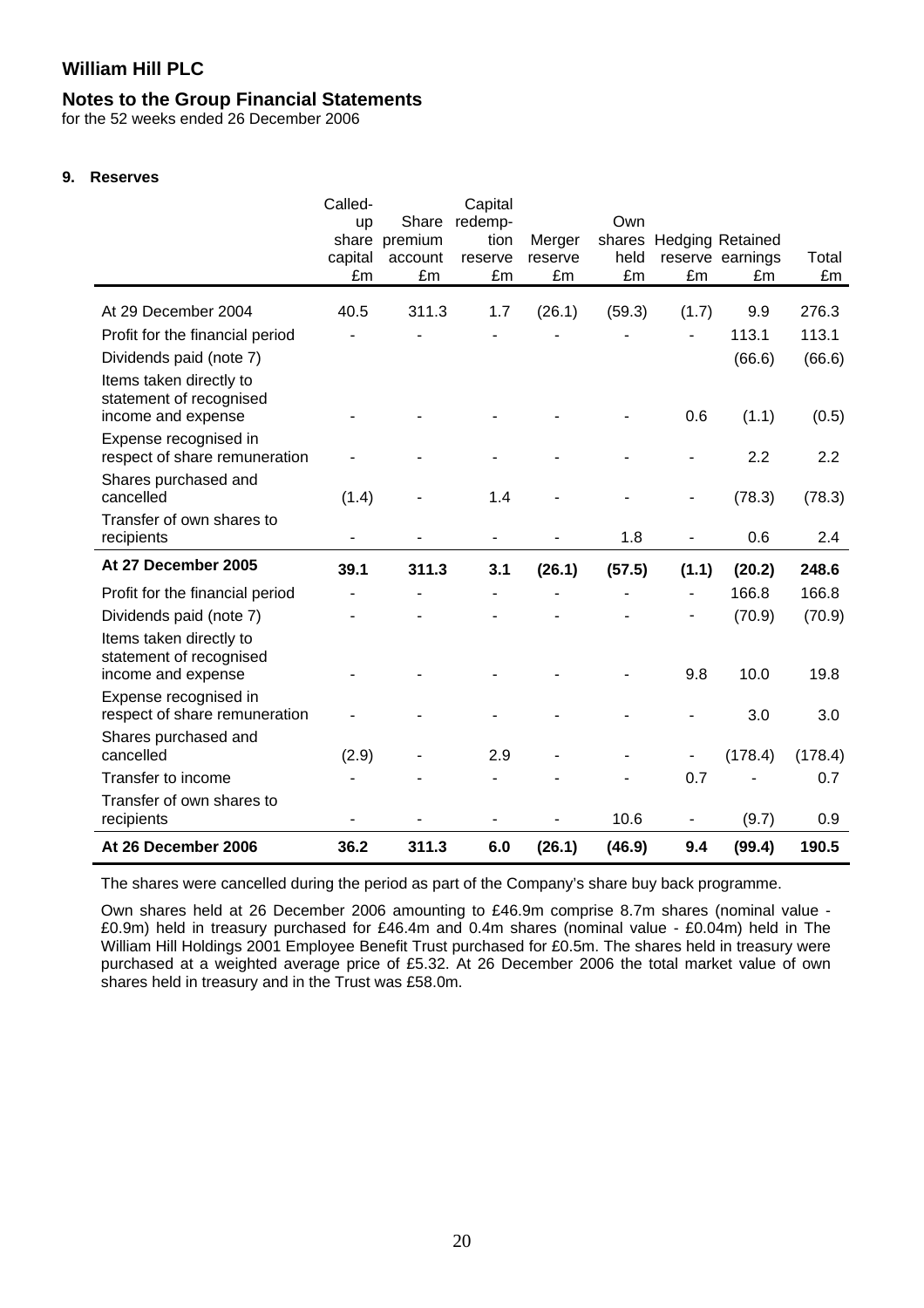### **Notes to the Group Financial Statements**

for the 52 weeks ended 26 December 2006

### **10. Notes to the cash flow statement**

|                                                          | 52 weeks    | 52 weeks         |
|----------------------------------------------------------|-------------|------------------|
|                                                          | ended       | ended            |
|                                                          | 26 December | 27 December      |
|                                                          | 2006        | 2005             |
|                                                          | £m          | £m               |
| Operating profit                                         | 292.2       | 218.1            |
| Adjustments for:                                         |             |                  |
| Share of result of associate                             | (3.6)       | (2.6)            |
| Depreciation of property, plant and equipment            | 27.1        | 24.3             |
| Depreciation of computer software                        | 2.7         | 2.7              |
| Gain on disposal of property, plant and equipment        | (0.5)       | (0.2)            |
| Gain on disposal of LBOs                                 | (4.0)       | (2.5)            |
| Cost charged in respect of share remuneration            | 3.0         | $2.2\phantom{0}$ |
| Defined benefit pension cost less cash contributions     | (8.1)       | (8.7)            |
| Movement in provisions                                   | (7.5)       | 7.2              |
| Operating cash flows before movements in working capital | 301.3       | 240.5            |
| Increase in inventories                                  | (0.1)       |                  |
| Increase in receivables                                  | (11.0)      | (1.6)            |
| Increase in payables                                     | 23.7        | 3.1              |
| Cash generated by operations                             | 313.9       | 242.0            |
| Income taxes paid                                        | (53.9)      | (49.4)           |
| Interest paid                                            | (55.4)      | (36.0)           |
| Net cash from operating activities                       | 204.6       | 156.6            |

Cash and cash equivalents (which are presented as a single class of assets on the face of the balance sheet) comprise cash at bank and other short-term highly liquid investments with a maturity of three months or less.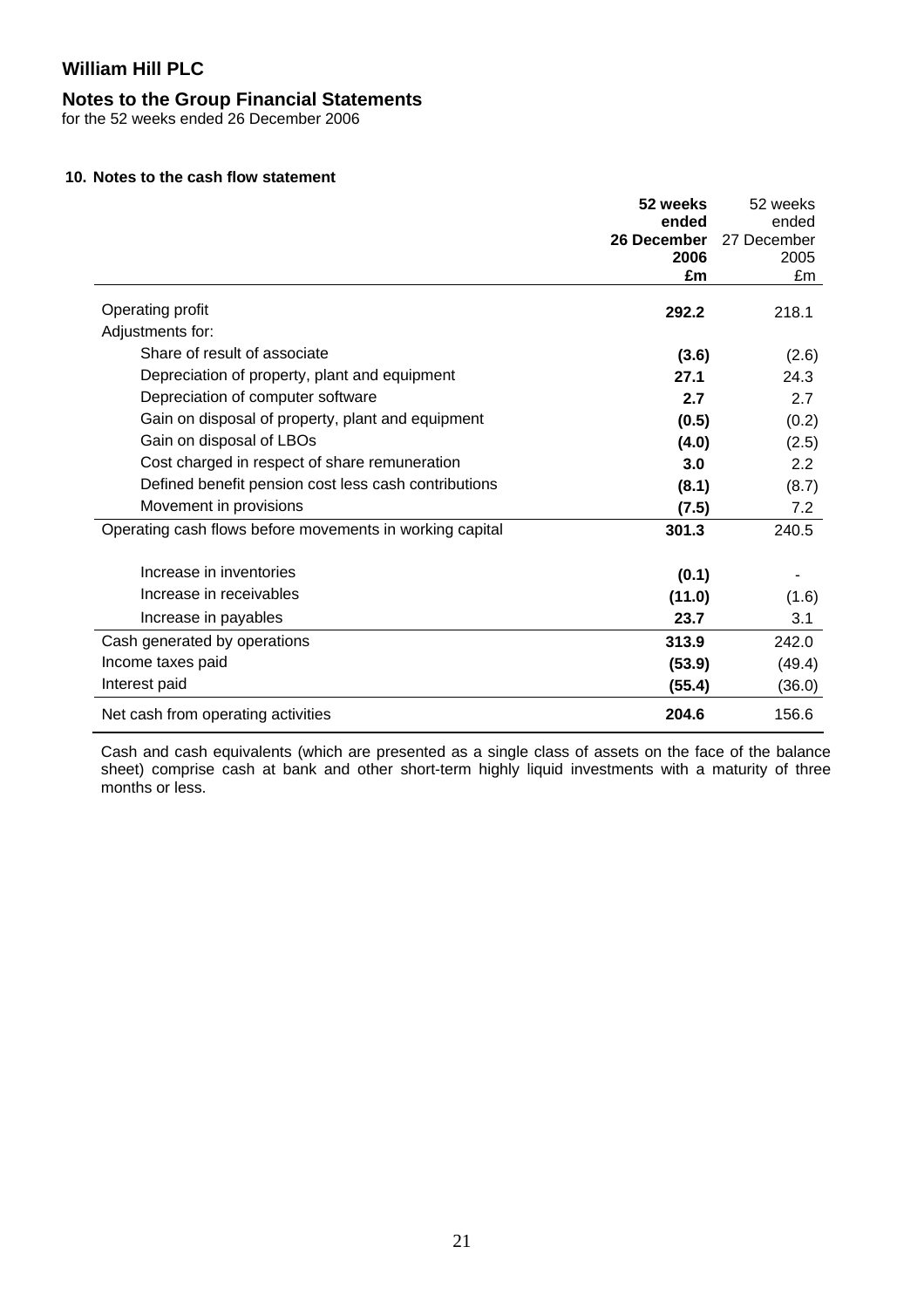### **Notes to the Group Financial Statements**

for the 52 weeks ended 26 December 2006

#### **11. Explanation of transition to IFRS**

This is the first period that the Group has presented its financial information under IFRS. The following disclosures are required in the year of transition under the provisions of IFRS 1 and show the effects of the transition to IFRS on the Group's reported performance and financial position for the comparative periods and on the date of transition.

The last financial statements prepared under UK GAAP were for the 52 weeks ended 27 December 2005 and the date of transition to IFRS is therefore 29 December 2004.

### *Reconciliation of equity at 29 December 2004:*

|                                         |              |                | Effects of                   |             |
|-----------------------------------------|--------------|----------------|------------------------------|-------------|
|                                         |              | <b>UK GAAP</b> | transition to<br><b>IFRS</b> | <b>IFRS</b> |
|                                         | <b>Notes</b> | £m             | £m                           | £m          |
| Goodwill                                | h            | 736.2          | (2.9)                        | 733.3       |
| Other intangible assets                 | a,h          |                | 18.7                         | 18.7        |
| Property, plant and equipment           | a            | 119.0          | (14.8)                       | 104.2       |
| Interest in associate                   |              | 2.9            |                              | 2.9         |
| Deferred tax assets                     | b,c,d,g      | 5.9            | 18.7                         | 24.6        |
| Total non-current assets                |              | 864.0          | 19.7                         | 883.7       |
| Inventories                             |              | 0.3            |                              | 0.3         |
| Trade and other receivables             |              | 15.4           |                              | 15.4        |
| Cash and cash equivalents               |              | 60.5           |                              | 60.5        |
| <b>Total current assets</b>             |              | 76.2           |                              | 76.2        |
| <b>Total assets</b>                     |              | 940.2          | 19.7                         | 959.9       |
| Trade and other payables                | d,e,f        | (106.9)        | 39.1                         | (67.8)      |
| <b>Tax liabilities</b>                  |              | (46.9)         |                              | (46.9)      |
| Bank overdraft and loans                |              | (49.8)         |                              | (49.8)      |
| Bank loans due after more than one year |              | (447.7)        |                              | (447.7)     |
| Retired benefit obligations             | b,g          | (38.5)         | (16.8)                       | (55.3)      |
| Deferred tax liabilities                | c,h,i        |                | (16.1)                       | (16.1)      |
| <b>Total liabilities</b>                |              | (689.8)        | 6.2                          | (683.6)     |
| Net assets                              |              | 250.4          | 25.9                         | 276.3       |
| <b>Equity</b>                           |              |                |                              |             |
| Called-up share capital                 |              | 40.5           |                              | 40.5        |
| Share premium account                   |              | 311.3          |                              | 311.3       |
| Capital redemption reserve              |              | 1.7            |                              | 1.7         |
| Merger reserve                          |              | (26.1)         |                              | (26.1)      |
| Own shares                              |              | (59.3)         |                              | (59.3)      |
| Hedging and other reserves              | d            |                | (1.7)                        | (1.7)       |
| Retained earnings                       | e,f,g,i      | (17.7)         | 27.6                         | 9.9         |
| <b>Total equity</b>                     |              | 250.4          | 25.9                         | 276.3       |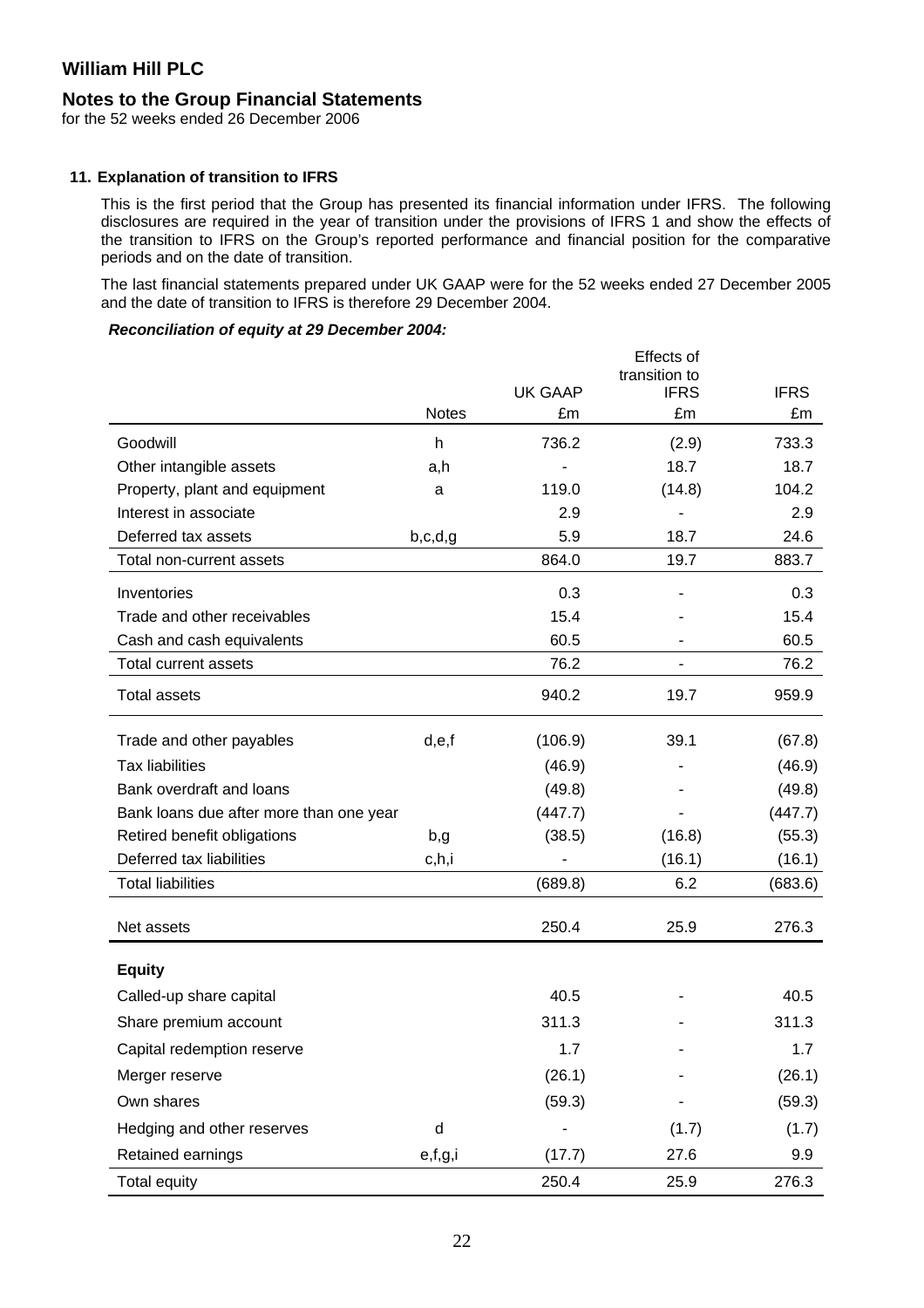# **Notes to the Group Financial Statements**

for the 52 weeks ended 26 December 2006

# **11. Explanation of transition to IFRS (continued)**

# *Reconciliation of equity at 27 December 2005:*

|                                         | <b>Notes</b> | <b>UK GAAP</b><br>£m | Effects of<br>transition to<br><b>IFRS</b><br>£m | <b>IFRS</b><br>£m |
|-----------------------------------------|--------------|----------------------|--------------------------------------------------|-------------------|
| Goodwill                                | f,h          | 1,177.1              | (311.4)                                          | 865.7             |
| Other intangible assets                 | a,h          |                      | 467.0                                            | 467.0             |
| Property, plant and equipment           | a            | 188.7                | (14.2)                                           | 174.5             |
| Interest in associate                   |              | 3.4                  |                                                  | 3.4               |
| Deferred tax assets                     | b,c,d,g      |                      | 17.5                                             | 17.5              |
| Total non-current assets                |              | 1,369.2              | 158.9                                            | 1,528.1           |
| Inventories                             |              | 0.4                  |                                                  | 0.4               |
| Trade and other receivables             |              | 20.4                 |                                                  | 20.4              |
| Cash and cash equivalents               |              | 76.6                 |                                                  | 76.6              |
| <b>Total current assets</b>             |              | 97.4                 |                                                  | 97.4              |
| <b>Total assets</b>                     |              | 1,466.6              | 158.9                                            | 1,625.5           |
| Trade and other payables                | d,e,f        | (129.6)              | 42.6                                             | (87.0)            |
| <b>Tax liabilities</b>                  |              | (56.7)               |                                                  | (56.7)            |
| Bank overdraft and loans                |              |                      |                                                  |                   |
| Bank loans due after more than one year |              | (1,016.1)            |                                                  | (1,016.1)         |
| Retired benefit obligations             | b,g          | (31.8)               | (17.5)                                           | (49.3)            |
| Other provisions                        |              | (7.5)                |                                                  | (7.5)             |
| Deferred tax liabilities                | c,h,i        | (5.0)                | (155.3)                                          | (160.3)           |
| <b>Total liabilities</b>                |              | (1, 246.7)           | (130.2)                                          | (1,376.9)         |
| Net assets                              |              | 219.9                | 28.7                                             | 248.6             |
| <b>Equity</b>                           |              |                      |                                                  |                   |
| Called-up share capital                 |              | 39.1                 |                                                  | 39.1              |
| Share premium account                   |              | 311.3                |                                                  | 311.3             |
| Capital redemption reserve              |              | 3.1                  |                                                  | 3.1               |
| Merger reserve                          |              | (26.1)               |                                                  | (26.1)            |
| Own shares                              |              | (57.5)               |                                                  | (57.5)            |
| Hedging and other reserves              | d            |                      | (1.1)                                            | (1.1)             |
| Retained earnings                       | e,f,g,i      | (50.0)               | 29.8                                             | (20.2)            |
| Total equity                            |              | 219.9                | 28.7                                             | 248.6             |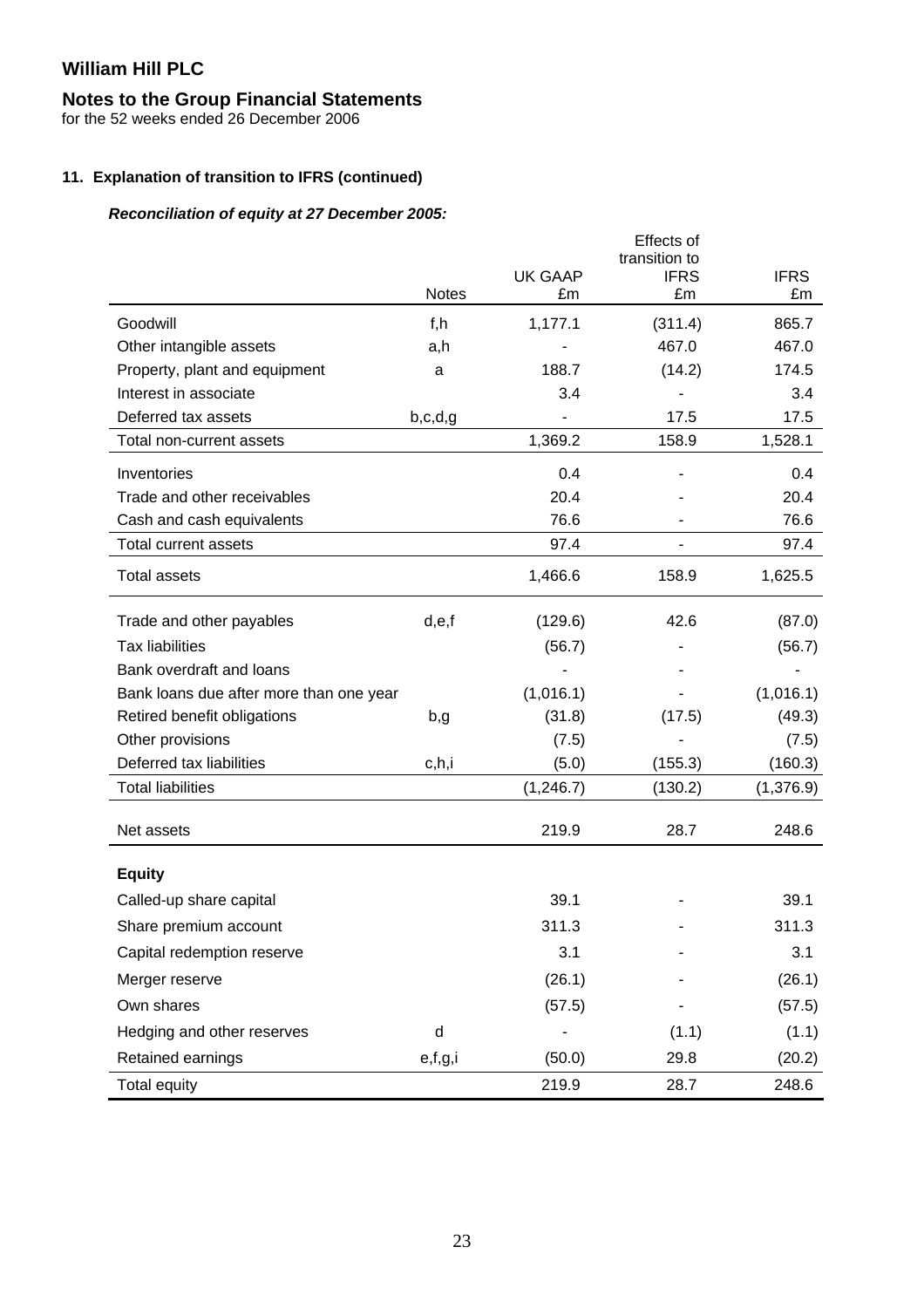### **Notes to the Group Financial Statements**

for the 52 weeks ended 26 December 2006

#### **11. Explanation of transition to IFRS (continued)**

#### *Notes to the reconciliation of equity*

- (a) Software classification application software, which can be run independently from any specific hardware configuration, is typically included within other intangibles under IFRS rather than tangible assets as is the norm under UK GAAP. The effect of this is to reclassify software of £14.2m (29 December 2004 - £14.8m) from tangible assets to intangible assets. Total net assets are not affected by this adjustment.
- (b) Deferred tax associated with pension liabilities under IFRS deferred tax relating to the pension scheme cannot be netted off against the pension liability as it is under UK GAAP. This has the effect of increasing the Group's deferred tax asset by £13.6m (29 December 2004 - £16.5m) with a consequent increase in the net pension liability presented. Net assets are not affected by this adjustment.
- (c) Deferred tax offset due to more restrictive rules on the ability to offset deferred tax liabilities and assets, the deferred tax liabilities and assets are grossed up by £2.2m (29 December 2004 - £1.3m).
- (d) Financial instruments all derivative instruments are required by IFRS to be carried on the balance sheet at fair value. Under IFRS, hedge accounting for derivatives is only allowed where detailed documentation in accordance with IAS 39 is in place. This allows the movements in fair values of the relevant derivative instrument (but not the related borrowings) to be recognised directly in reserves and therefore not impact earnings. This issue will have no impact on the Group's earnings as acceptable hedge accounting documentation has been in place since 30 December 2003. However the balance sheet does reflect a financial liability of £1.6m (29 December 2004 - £2.5m) representing the fair value of the relevant derivatives, as well as a related deferred tax asset of £0.5m (29 December 2004 - £0.8m) offset by corresponding entries in a new 'hedging reserve'.
- (e) Dividends under IFRS dividends payable may only be recorded as a liability of the Group when a legal or constructive liability has been incurred. This is likely to be when the dividend proposed by the Board is made public on the announcement of the Group's results. Under UK GAAP, dividends are recorded in the period to which they relate, even if only proposed after the period end. This has the effect of increasing the net assets of the Group by the amount of the proposed dividend of £46.1m (29 December 2004 - £43.1m).
- (f) Holiday pay it is accepted practice under IFRS to provide for pay for holidays to which staff are entitled but which they have not yet taken. This has resulted in the recognition of an accrual for holiday pay of £1.9m, £0.4m of which arises from the Stanley acquisition and therefore affects goodwill calculation (29 December 2004 - £1.5m).
- (g) Pensions a difference arises in the valuation of the pension scheme assets under IFRS, because pension assets must be valued using bid prices rather than using mid-market prices as is the convention under UK GAAP and there are also differences in measuring the value of life assurance schemes. This results in an increase in the pension scheme liability of £3.9m (29 December 2004 - £0.3m) and a consequent adjustment to deferred tax assets of £1.2m (29 December 2004 - £0.1m).
- (h) Acquisitions the Group has elected not to apply IFRS 3 'Business Combinations' retrospectively to business combinations that took place before 30 December 2003. The Group has adopted IFRS 3 'Business combinations' in full for all acquisitions that have occurred after this date. This has resulted in the recognition of additional intangible fixed assets of £452.8m (29 December 2004 - £3.9m) and related deferred tax liabilities of £141.0m (29 December 2004 - £1.0m). Under UK GAAP the intangible fixed assets would have been recognised in goodwill and the deferred tax liability would not have arisen.
- (i) Deferred tax on properties acquired via business combinations under IFRS, a tax timing difference of £12.1m (29 December 2004 - £13.8m) has been recognised in respect of properties previously acquired via acquisitions.